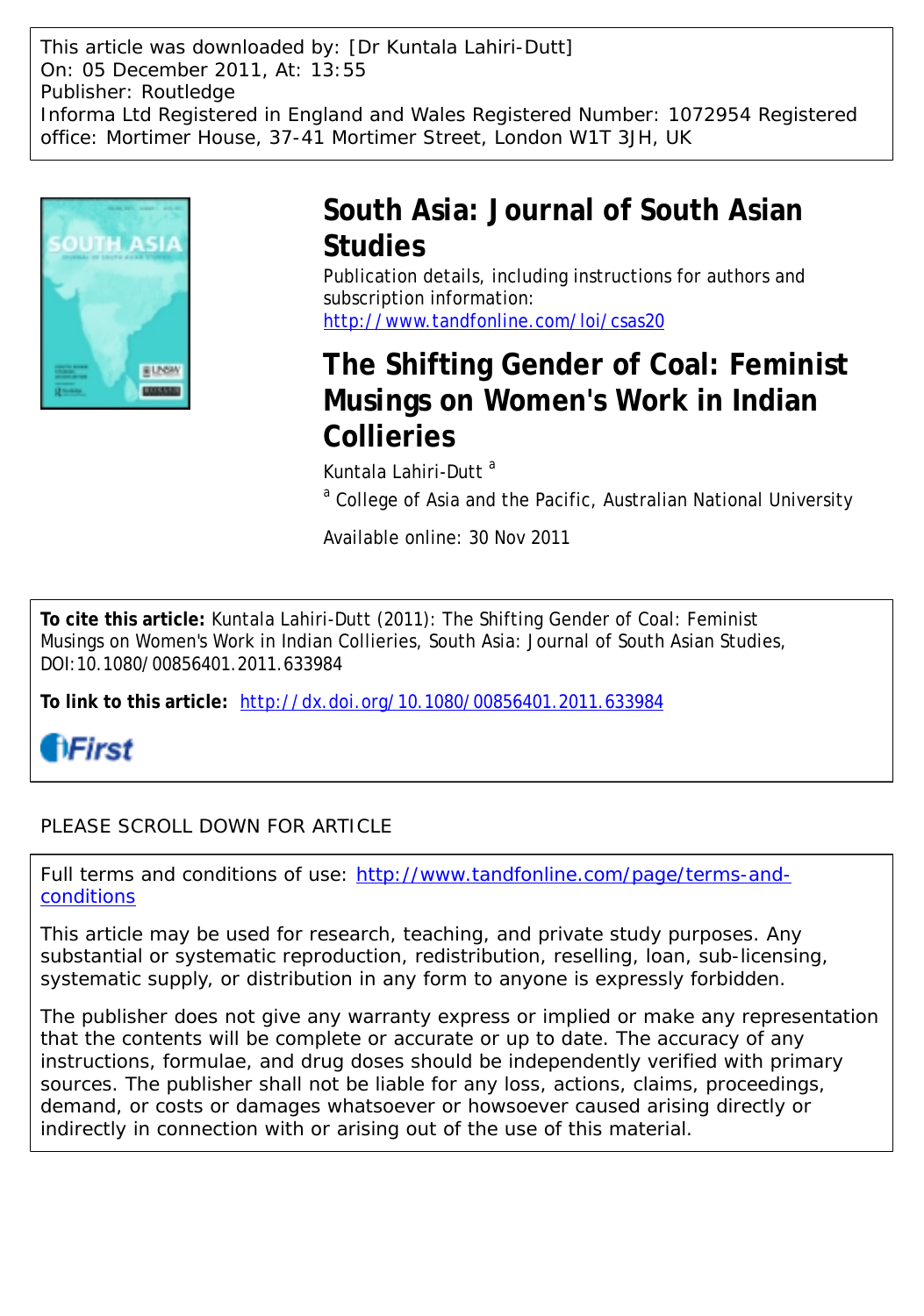## **A** Routledge

# The Shifting Gender of Coal: Feminist Musings on Women's Work in Indian Collieries

## Kuntala Lahiri-Dutt

## College of Asia and the Pacific, Australian National University

### **Abstract**

This paper investigates the sharp fall in the number of women workers in Indian coal mines, and explores the specificity of women workers in their demands for gender equity. It examines four main factors responsible for the gradual decline in women's participation in Indian collieries: the laws surrounding women's rights to work; the gendered impacts of technology use; the neglect of women workers' needs and interests by the relevant trade unions; and the gender discriminatory attitudes and instruments of the mining companies which have produced a certain kind of ideal worker who is also a gendered being. The paper asserts women's right to mine in order to earn a living, and to demand an equal share in the benefits that mining can offer.

Keywords: coal mining in India, gendered labour, employment in Indian coal mines, gender equality and gender difference, protective legislation

\*\*\*

### Women in Mines: Special Workers Performing Special Work?

A Drastic Fall in Numbers in Only 100 Years

Between 1900 and 2000, a century significant for its feminist achievements, the percentage of women employed in Indian collieries fell from around 44 percent to less than 6 percent of the mining workforce. In contrast with this decline, the Indian coal-mining industry continued to expand. By the end of the twentieth century, the mining industry had acquired the status of a national icon. Given

This paper has benefited from comments from a number of sources: the audiences at the seminar series in the Gender Relations Centre at ANU; CAPSTRANS at the University of Wollongong; the Gender Commission meeting of the International Geographic Union at Zurich University; and above all from the constructive suggestions of two insightful referees.

ISSN 0085-6401 print; 1479-0270 online/08/010001-21 © 2011 South Asian Studies Association of Australia http://dx.doi.org/10.1080/00856401.2011.633984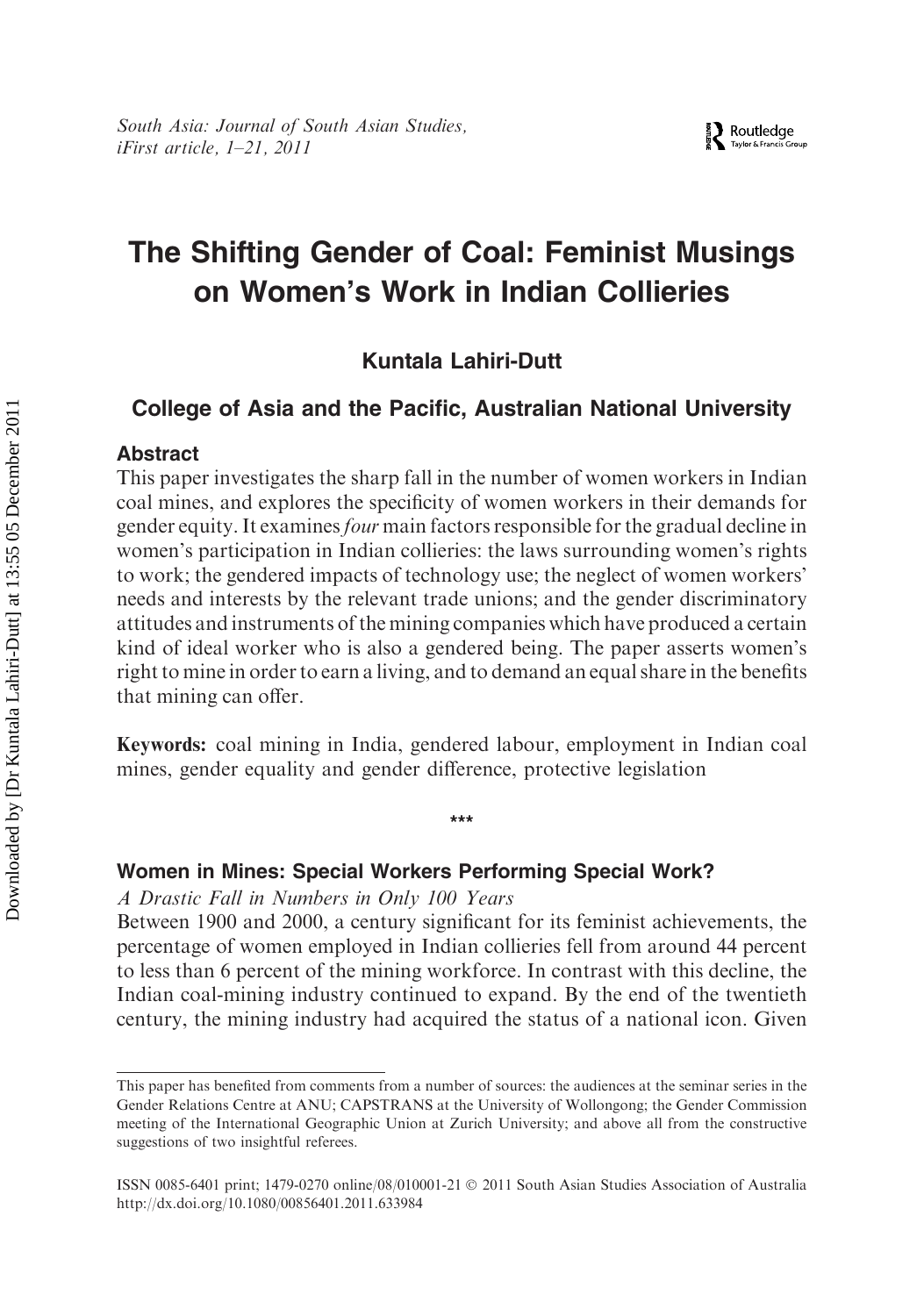this background, the steep drop in the proportion of women in the coal-mining labour force poses a problem: has the social construction of masculinities around mining as an area of work rendered it a hostile space for women? Do women have a right to mine? This question is the ultimate litmus test for the robustness of human rights' claims for women in masculine vocations, and gives us a sense of the multi-faceted discrimination against women in such work. A brief overview of women's industrial work in India in general will provide a better context for understanding women's mining work in particular.

Women's labour in mines needs to be placed in the context of their right to work in other heavy industries, in which their physiological attributes are upheld as a way of justifying female exclusion. Literature on women's labour in India by feminist labour historians has demonstrated how biological arguments have been a consistent feature in discussions around women workers. For example, as early as 1923 Janet Kelman's book raised the importance of legislation in regulating the working conditions of women factory workers.<sup>1</sup> By 1960, confronted with data indicating the steady decline of women workers in some of the older and larger factories, Padmini Sengupta noted that these laws and legislation had in fact produced negative effects on women workers, commenting that the 'very laws which have been passed to protect women are the main causes of their removal'.<sup>2</sup> More recently, Janaki Nair has confirmed this observation, noting that legal discrimination against women is actually supported by the ambiguities of the legal-juridical framework: what the Constitution of India has given 'with one hand has been taken away with the other'.<sup>3</sup> In exploring the causes of declining numbers of women in formal industrial work, Samita Sen also held the protective laws responsible, as they reveal the concern of the Indian state to define women as 'special workers'.4 This 'special' nature of women workers is conceived by labour experts in three ways: women's 'natural' task is reproductive labour; their physical frailty circumscribes the kinds of work they can do; and as dependants unable to uphold their own interests, they require the protection of the state. This threefold definition of the female labourer raises a number of questions for women's right to work in mines. How is the work of women in mines understood and governed by the state? How are women situated, relative to men, in coal mining? What does women's current position in mining tell us about the industry? And since the women who worked in the early collieries in India belonged to lower-caste,

<sup>&</sup>lt;sup>1</sup> Janet Harvey Kelman, Labour in India: A Study of the Conditions of Indian Women in Modern Industry (London: George Allen and Unwin Ltd., 1923).<br><sup>2</sup> Padmini Sengupta, *Women Workers of India* (London: Asia Publishing House, 1960), p.7.

<sup>&</sup>lt;sup>3</sup> Janaki Nair, *Women and Law in Colonial India: A Social History* (New Delhi: Kali for Women, 1996), p.4.<br><sup>4</sup> Samita Sen, 'Gender and Class: Women in Indian Industry, 1890–1990', in *Modern Asian Studies*, Vol.42, no.1 (2008), p.78.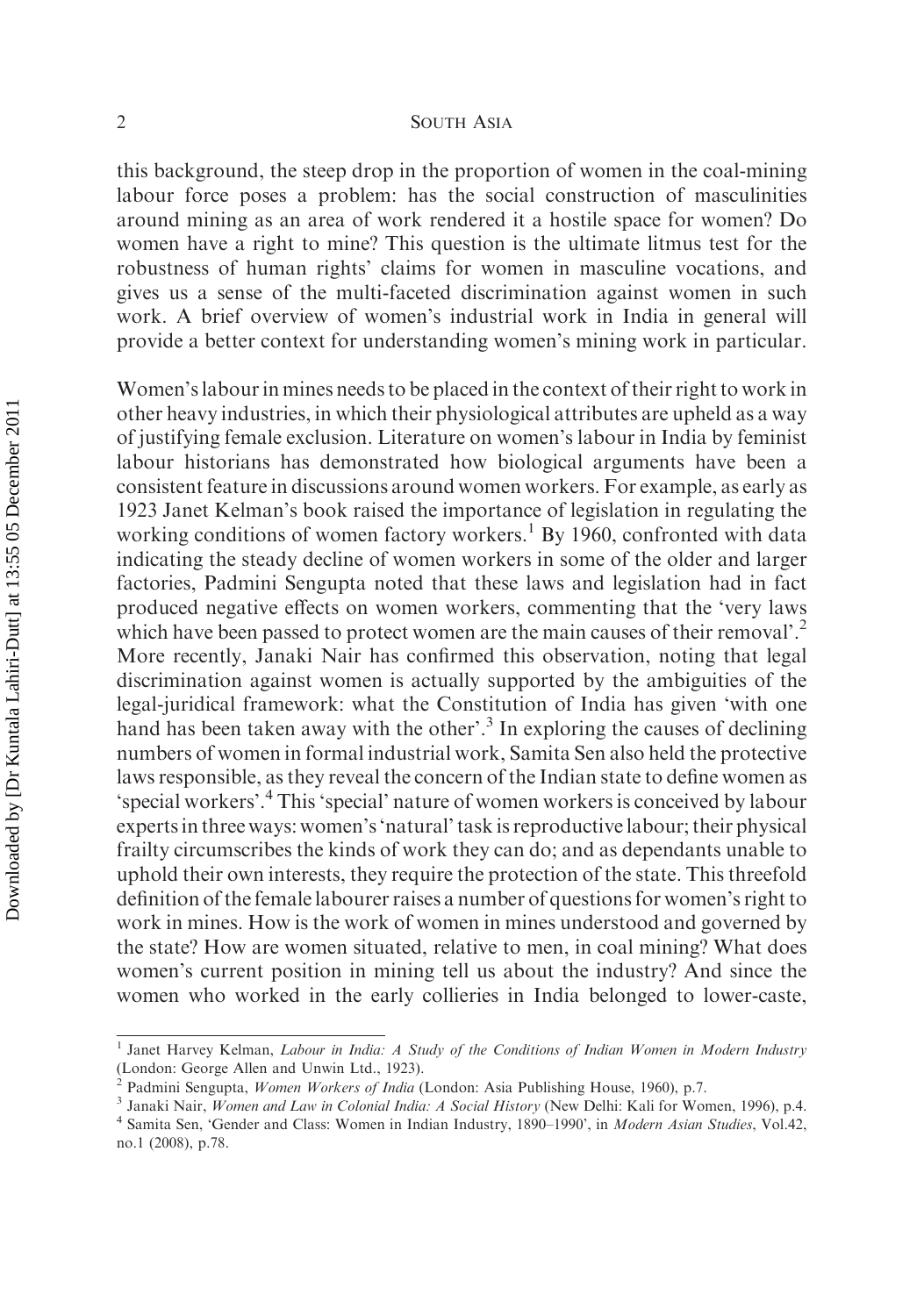Adivasi and other poorer communities, how does the decline in their participation reflect India's conceptualisation of women as economic citizens?

Discourses on the nature of women workers as 'special' build, reinforce, and perpetuate a 'maternal wall',<sup>5</sup> bringing women's domestic and reproductive roles to the fore. Populist and universalist conceptions of femininity and womanhood tend to naturalise contested gender norms through problematic protective legislation that operates against women's interests. Nowhere are the long-term policing effects of this legislation so evident as in the mines, where masculinities are inscribed onto the bodies of miners and into the mines themselves.<sup>6</sup> One reason why mining has been characterised by hypermasculinity is that a particular construction of mining has carried over from early industrial mines, where labourers performed physically-arduous work that was considered suitable for men only. This view questions women's ability to perform physically-demanding jobs, usually delivering a negative answer based on biological reasoning, in spite of ample social and historical evidence to the contrary. The resulting masculinist images of mining have been instrumental in establishing ideas of womanhood, giving rise to protective laws which justify the exclusion of women from the rigours of mining work as something that will benefit them.

Work bears an intimate relationship to the autonomy of an individual. Early commentators on Indian industries such as Radhakamal Mukerjee linked the decline of women workers in mines, described overwhelmingly as 'kamins' (a feminised version of 'coolie'),<sup>7</sup> with a fall in family earnings, leading to a deterioration in living standards of entire families.<sup>8</sup> Mukerjee argued that on leaving the mines, it became difficult for women to obtain well-paid continuing employment and that, as a result, the condition of 'unattached women and widows' worsened. Such arguments resonate even now, as civil society organisations that resist environmental degradation in mining areas express concern about the risks faced by labouring women. However, the invisibility of women located *within* the coal industry has become so firmly entrenched<sup>9</sup> that

<sup>&</sup>lt;sup>5</sup> The term implies a binary between working and stay-at-home mothers, and has been used widely in the US to query the notions of women 'opting out' or being 'pushed out' of the job market. For a discussion of these issues, see Joan K. Peters, 'Women's Work: Dismantling the Maternal Wall', in Women's Studies: An Interdisciplinary Journal, Vol.31, no.1 (2007), pp.17–33.<br><sup>6</sup> See its elaboration in the introductory section of Kuntala Lahiri-Dutt and Martha Macintyre, *Women* 

Miners in Developing Countries: Pit Women and Others (Aldershot: Ashgate, 2006).<br><sup>7</sup> Radhakamal Mukerjee, *The Indian Working Class* (Bombay: Hind Kitab, 1947), pp.94–7.

 $8$  Mukerjee noted that after women were banned from working underground, only a very small proportion of them were absorbed in surface jobs, and that only in larger collieries. He observed: 'The deterioration of the miner's economic position has been rather unfortunate since this has largely frustrated the effects of the new legislation intended for his good....' Ibid., p.98.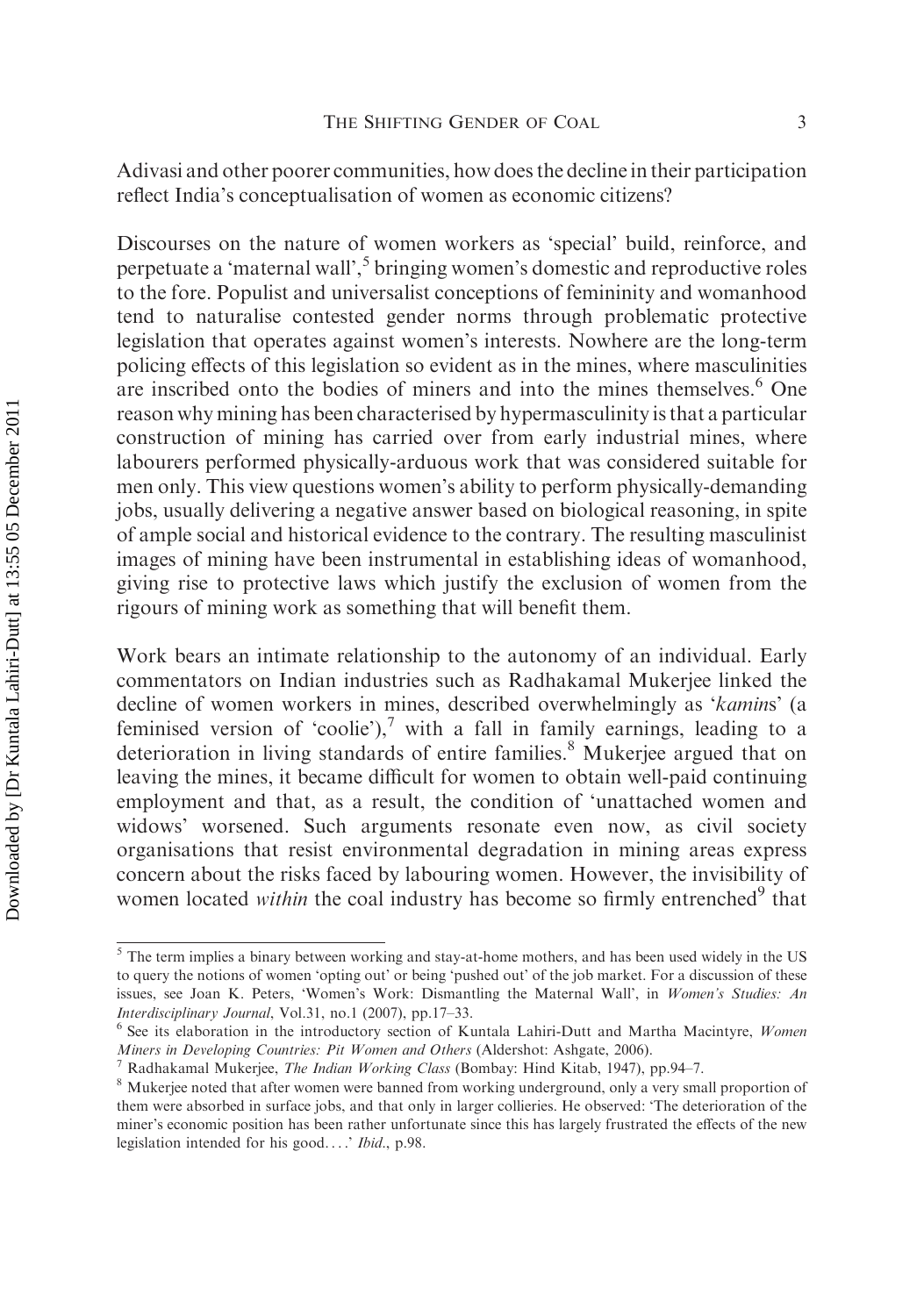in 2002 the National Commission on Labour observed that '[t]here should be...prohibition of underground work in mines for women workers, [and] prohibition of work by women workers between certain hours'.<sup>10</sup>

This paper argues that if all work was open to every adult individual who is willing to do it, then we need to question the simplistic and sweeping judgment of the National Commission. Below, I will make a rights-based case for women working in the coal-mining industry through a situated analysis. Grounded in the notion that feminist theory and scholarship are closely interlinked with transformative practices, this approach highlights the continuing need to explore the emancipatory potential of feminist intellectual endeavour.

Elsewhere, I have shown that an unintended consequence of closing the doors of formal sector mining jobs to women has forced some of them into even more arduous and insecure mining work in the informal sector.<sup>11</sup> For example, using the 2001 Indian Census data on so-called 'main workers' and 'marginal workers' as proxy indicators of formal and informal employment in mining and quarrying, I have demonstrated that the proportion of women to the total number of workers in 'informal mining and quarrying' (which can include anything from stone-breaking to carrying and processing) is as high as 33 percent, compared to only 6 percent in coal.<sup>12</sup> Most informal employment is unrecorded and seasonal, so the actual employment figure could be much higher. Certainly in coal, as I have noted elsewhere, the daily wage 'loaders' hired by 'contractors' are mostly women.<sup>13</sup>

 $9$  This invisibility is affirmed not only in labour studies such as P. Pramanik, Coal Miners in Private and Public Sector Collieries (New Delhi: Reliance Publishing House, 1993), but also by poorly informed and ahistorical statements made by responsible agencies working for the Indian government such as the National Commission on Labour. See National Commission on Labour, Reports of the National Commission on Labour, 2002–1991–1967 (New Delhi: EconomicaIndia, Academic Foundation, 2003).<br><sup>10</sup> Ibid., p.96, point 6.121c.<br><sup>11</sup> See Kuntala Lahiri-Dutt, 'Digging to Survive: Women's Livelihoods in South Asia's Small Mines and

Quarries', in South Asian Survey, Vol.15, no.2 (2008), pp.217–44.<br><sup>12</sup> 'Main workers' are highest in dolomite mining (33 percent), stone quarrying (23 percent), slate (22

percent), peat extraction (26 percent), clay mining (23 percent), mica (24 percent), and salt (23 percent). 'Marginal workers' are highest in gold ore mining (57 percent), dolomite (40 percent), manganese ore mining (40 percent), aluminium ore mining (70 percent), salt extraction (59 percent), limestone (37 percent), and stone quarrying (38 percent). In general, more women work as 'marginal workers' in a wider range of minerals. See Kuntala Lahiri-Dutt, 'Roles and Status of Women in Extractive Industries in India: Making a Place for a Gender Sensitive Mining Development', in Social Change, Vol.37, no.4 (Dec. 2007), pp.37–64.  $13$  *Ibid.*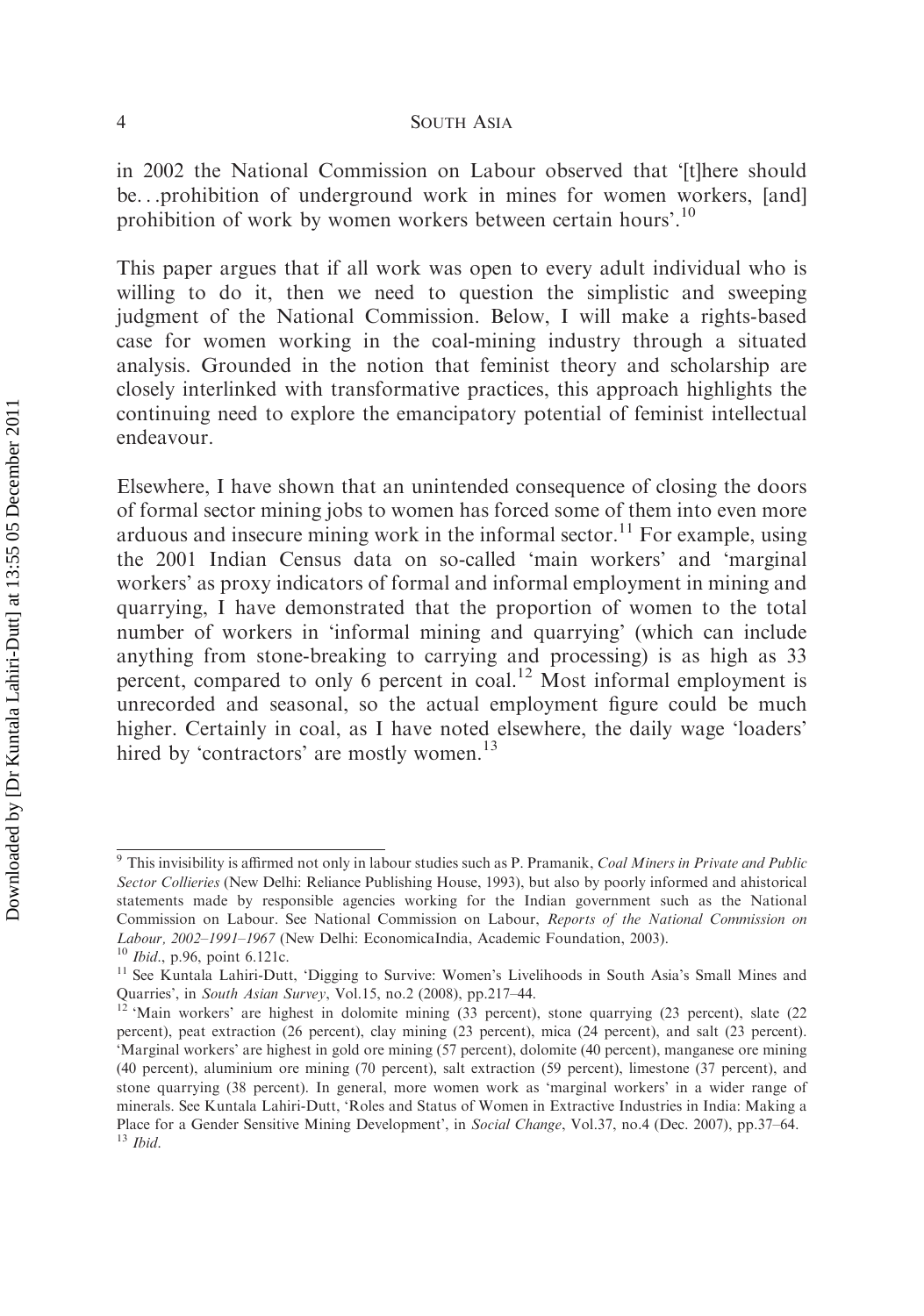#### THE SHIFTING GENDER OF COAL 5

Factors Responsible for the Decline in the Numbers of Women in Mines Four interrelated factors are largely responsible for the fall in the number of women as compared to men in Indian coal mines: the laws surrounding women's rights to work; the gendered impacts of technology use; the neglect of women workers' needs and interests by the trade unions operating in the collieries; and the gender discriminatory attitudes and instruments of the mining company, Coal India Limited (CIL), one of the largest public-sector employers.

These factors may have operated in other areas of women's labour as well, but the pervasive view of mining as masculine work entrenched women's functions as purely reproductive agents, and legitimised the alienation of women's rights as miners. Biology is sanctified by cultural values, but these values also lead to legal protectionism to prevent women from doing certain things or exerting their rights to certain kinds of work, not on grounds of proven ability or inability, but on the basis of their gender as defined biologically. Some protective laws around women's work have come to India from the International Labour Organization (ILO), and although India has altered some of them recently, $14$  their selective continuation in mining reflects the gendered bureaucratic and technocentric worldview of the coal-mining industry. In the mines, every technological improvement that has made the labour process safer and less arduous, and which has increased productivity, has paradoxically pushed more women out of jobs. The dirty, risky, manual work performed in the early coal mines has been replaced by machines, leading to better pay compared to other industrial sectors. The impetus to improve working conditions was advocated by male-dominated trade unions, which could only bargain for higher wages on the grounds of a shortage of sufficiently-skilled labourers to operate the machines. Further, while the male camaraderie of trade unions has been a vital asset in the struggle against labour exploitation, it has compounded the marginalisation of women workers in coal mines. Since most women mineworkers are illiterate and from lower castes or indigenous groups, they are seen as unable to handle these machines. The male miner thereby appears as the archetypal labourer; gradually men's interests have superseded those of the women workers in the coal industry.

<sup>&</sup>lt;sup>14</sup> India ratified the International Labour Organization's 1998 'ILO Declaration of Fundamental Principles and Rights at Work' (Geneva: ILO, June 1998) [\[http://www.ilo.org/public/english/standards/relm/ilc/ilc86/](http://www.ilo.org/public/english/standards/relm/ilc/ilc86/com-dtxt.htm,) [com-dtxt.htm,](http://www.ilo.org/public/english/standards/relm/ilc/ilc86/com-dtxt.htm,) accessed 11 Oct. 2011] which is aimed, amongst other things, at eliminating 'discrimination in respect of employment and occupation', recognising the right to the work of one's choice and rights against discrimination as inalienable rights of workers as operating under any system of labour laws and labour policy.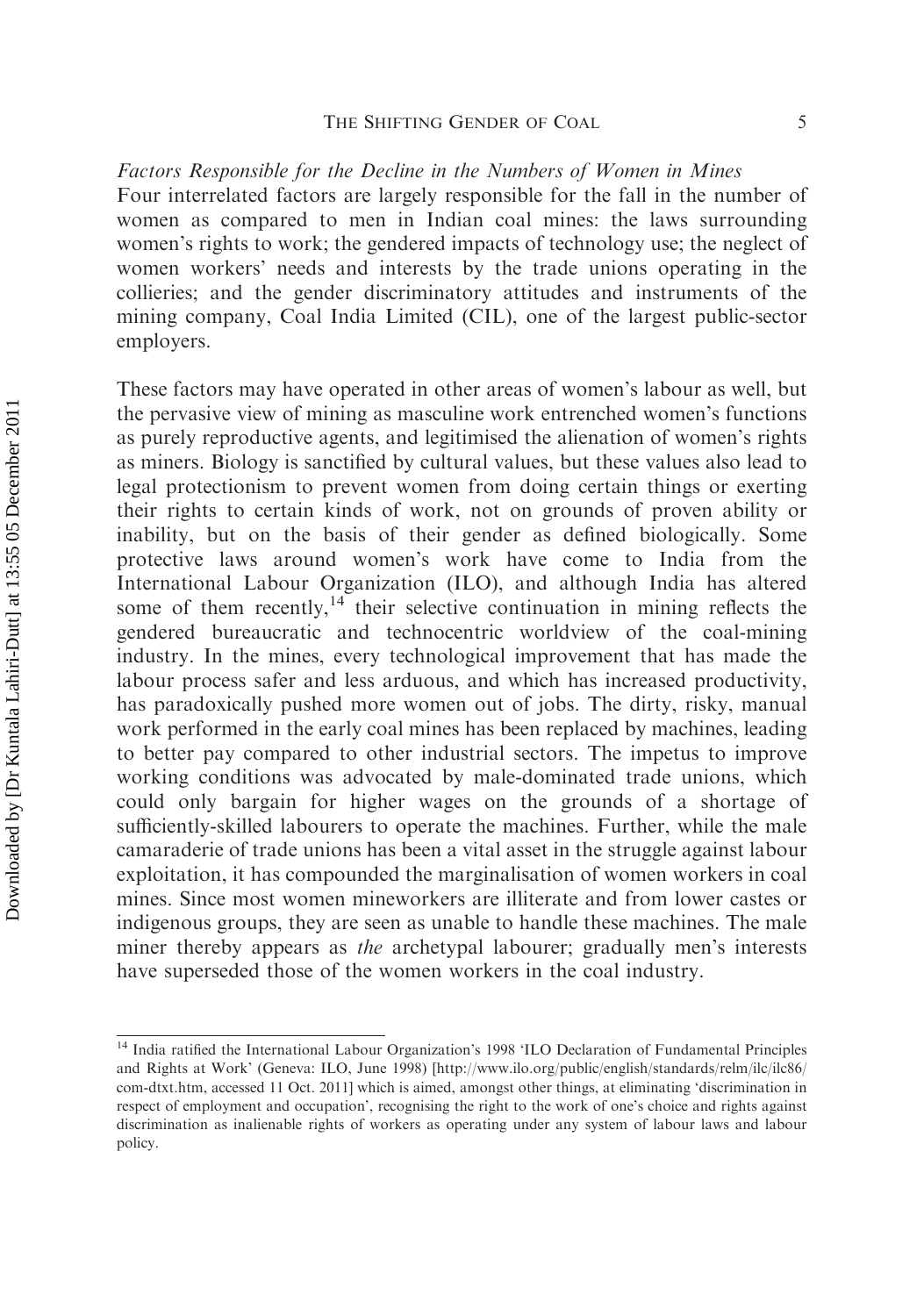#### Mining as Work for Women

One argument to support women's right to mine can be made by drawing on a vast range of historical and contemporary evidence of women's active involvement in the industry, and not only in South Asia. Agricola's 1556 book on mining in Europe is perhaps the best example of an early historical document that shows women engaged in mining tasks such as breaking and sorting ores, hauling and transporting them, smelting and processing, and sometimes undertaking the physically-demanding job of working the windlass.<sup>15</sup> Since India has a very long history of metal use, one can speculate that as in Europe,  $16$  women worked in artisanal mine pits and processed ores in ancient mines. The written record of women's involvement in mining in India exists only from British colonial period with the introduction of a European model of capital-intensive industrial mining. It is likely, however, that records of modern industrial mining do not reveal the full extent of women's participation. The difficulty of enumeration arises because many mines hired women as part of family labour units. As Angela Johns has demonstrated in the case of Victorian coal mines in England, women's labour was fully utilised, but male relatives tended to not acknowledge their contribution.<sup>17</sup> Comparable sources for India are limited, but as I will show in the next section, they seem to indicate the heavy involvement of women in family labour units which were characterised by a sexual 'marking' of specific jobs as feminine or masculine. Not only are women and their work obscured, but cultural understandings loaded onto labour serve to legitimise men and obscure the linkages between power and masculinity.

## Women as an Integral Part of Indian Collieries: A Brief History

'Modern' coal mining began with the 'discovery' of coal near the Damodar River in the Raniganj fields in Bengal by two employees of the East India Company in 1774, which pre-dated the other major enterprises of the Company, including tea and jute cultivation.<sup>18</sup> However it was Indian

<sup>&</sup>lt;sup>15</sup> A windlass is horizontal drum or barrel rotated by a crank used to pull up a cable or rope. It is still used on boats to raise the anchor. Women operated windlasses in early industrial coal mines in Britain as well. For more on women's involvement in early mining practices, see Georgius Agricola, De Re Metallica (New York: H. and L. Hoover, Dover Publications Inc., 1556).

<sup>&</sup>lt;sup>16</sup> Christina Vanja, 'Mining Women in Early Modern European Society', in Thomas Max Safley and Leonard N. Rosenband (eds), The Workplace before the Factory: Artisans and Proletarians, 1500–1800 (Ithaca and London: Cornell University Press, 1993), pp.100–17.<br><sup>17</sup> Angela John, *By the Sweat of Their Brow: Women Workers at Victorian Coal Mines* (London: Croom

Helm, 1980), p.20.

<sup>&</sup>lt;sup>18</sup> The first pound of Indian tea was brought to Calcutta in 1838, the first jute mill (Clive Jute Mill near Calcutta) was established in 1873, the first iron foundry (Bengal Iron Company) began production in 1874. Two British administrators, S.G. Heatly and J. Sumner, on behalf of the Bengal Coal Company, were able to show the profitability of Raniganj coal to the EIC government as early as 1774. See H.D.G. Humphreys,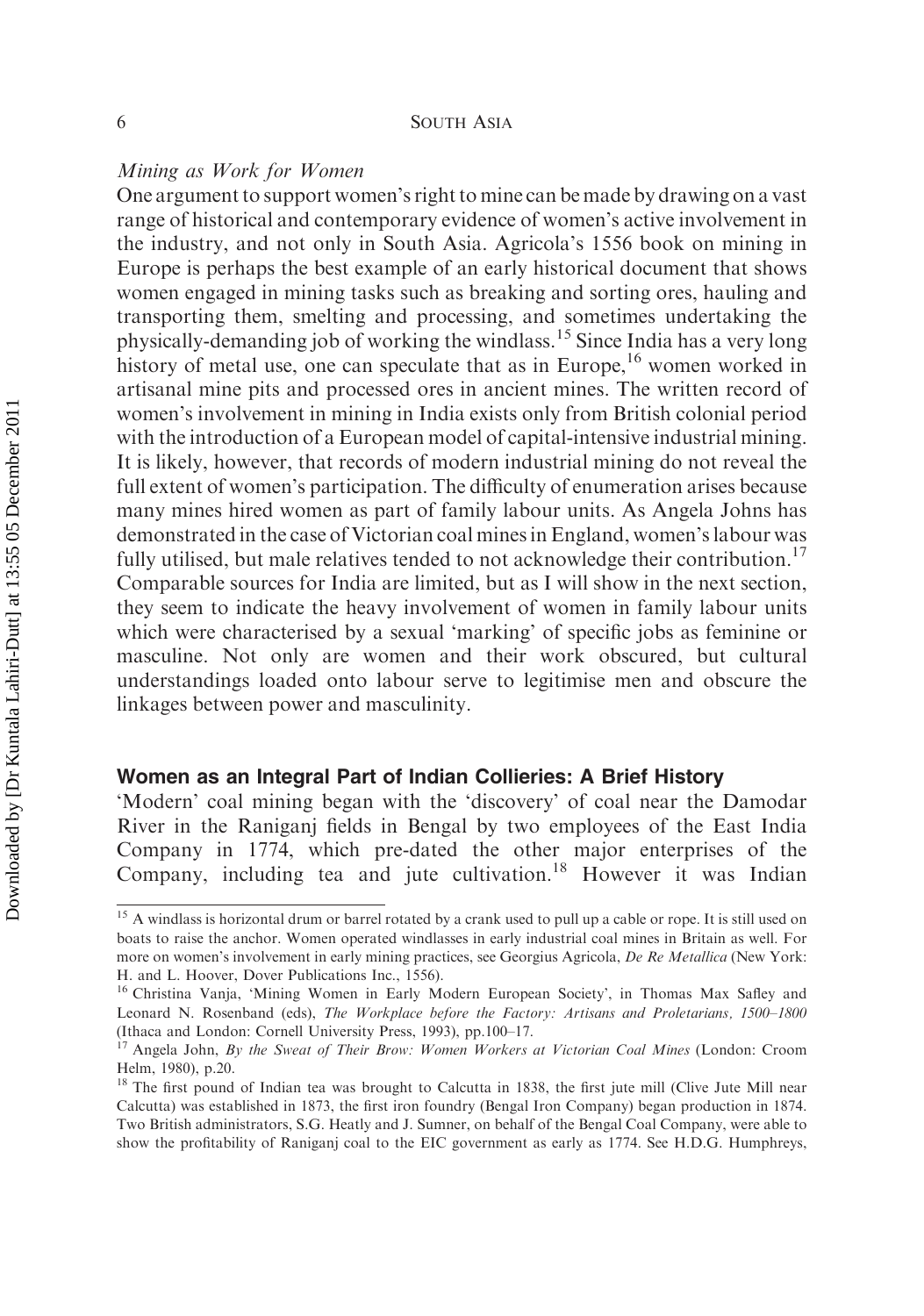entrepreneurs who led investment in coal mining once mining took off, following the 1857 expansion of the railways which made the transportation of coal to the industrial-urban areas of Calcutta-Howrah easier.<sup>19</sup> Colonial reports show that mineworkers were both women and men, predominantly from lower castes and indigenous communities. The 1901 Chief Inspector of Mines Report states that in the Giridih, Jharia, and Raniganj collieries, about 10 percent of the labourers were Santhals and Kols, while around 60 percent were from 'semi-Hinduised' castes such as Bauris, Bagdis, Chamars, Telis, Turis, Musahars and some Jolhas (weavers), with the rest being 'Mohammedans'.20 Women were part of family labour units, working as loaders who transported the coal cut by male partners from shallow open-cut mines, or *pukuriya khads*, to the containers or tubs.<sup>21</sup> Such mining processes were not much different from those in early British or Belgian mines. Women in India were sometimes hired as 'gin girls' who had the responsibility for winding the engines to bring the coal baskets up from the pits to the surface, although the evidence suggests that they preferred to work with other women.<sup>22</sup>

The 1901 Chief Inspector of Mines Report noted that at the turn of the century, India headed the 'British colonies, dependencies and possessions' in coal production. It also noted a surge in the number of workers between 1880 and 1900.<sup>23</sup> The coal-mining industry was the largest employer of miners until the turn of the century, hiring over 67 percent of all mineworkers, and coal mines were always the most important employer of women.<sup>24</sup>

Women's work as part of the family labour unit was specific to eastern India, to the Raniganj and Jharia fields in particular, and was a result of British efforts to create a 'captive' labour force that would not return to the fields during the cropping season.25 Family-based labour in the collieries meant that certain

<sup>&#</sup>x27;History of the Bengal Coal Company: 1843–1861', Andrew Yule and Company Archives, Calcutta. However, the 'startling success' in digging coal by Alexander and Co. in 1824 marked the beginning of a rapid expansion of coal mining.

<sup>&</sup>lt;sup>19</sup> Dietmar Rothermund and D.C. Wadhwa (eds), Zamindars, Mines and Peasants: Studies in the History of an Indian Coalfield and Its Rural Hinterland (New Delhi: Manohar Publications, 1978).<br><sup>20</sup> Geo A. Stonier, Chief Inspector of Mines Report (Calcutta: Government of India Press, 1901), p.2.

<sup>21</sup> Kuntala Lahiri-Dutt, 'Kamins Building the Empire: Class, Caste and Gender Interface in Indian Collieries', in Jaclyn Gier and Laurie Mercier (eds), Mining Women: Gender in the Development of a Global

Industry, 1670–2005 (New York: Palgrave Macmillan, 2006), pp.71–87.<br><sup>22</sup> See Kuntala Lahiri-Dutt, 'From Gin Girls to Scavengers: Women in Raniganj Collieries', in *Economic and* Political Weekly, Vol.XXXVI, no.44 (2001), pp.4213–21.<br><sup>23</sup> See Stonier, *Chief Inspector of Mines Report*, p.B2.<br><sup>24</sup> J. Grundy, *Chief Inspector of Mines Report* (Calcutta: Government of India Press, 1896), p.77.<br><sup>25</sup> No

India and South Africa', in African Studies, Vol.66, no.2 (2007), pp.201–22.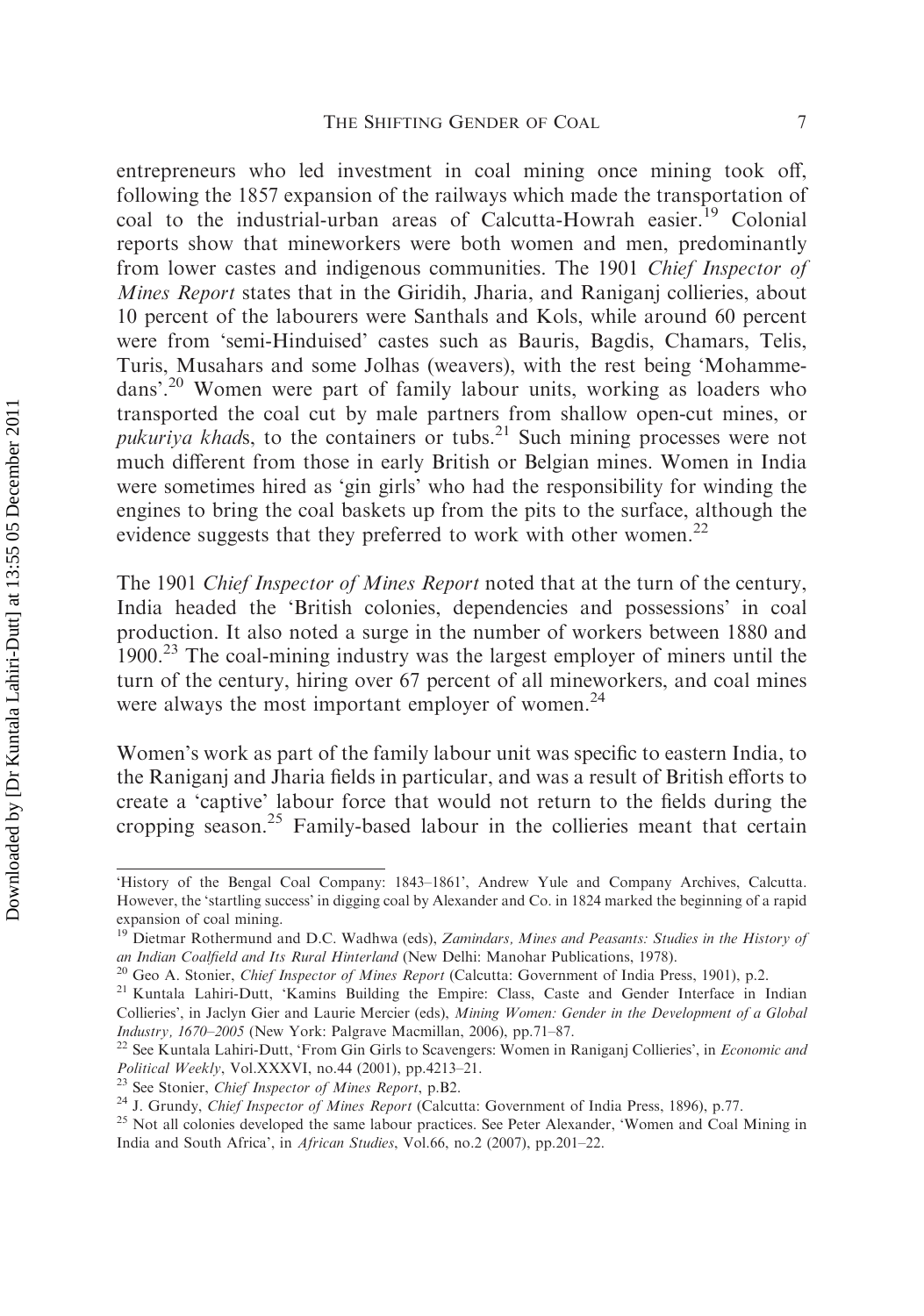communities came to be seen by the colonial administrators as culturally attached to mining. In 1901 George Stonier observed: '[T]he bauris have cut coal for so long a time—probably for several generations—that they now consider coal cutting to be a caste-occupation'.<sup>26</sup> In 1910 the Burdwan district administrator, J.C.K. Paterson, described some indigenous communities of eastern India as 'hereditary miners' or 'traditional coal cutters'.27

Of the total number of women employed in mines, almost the entire workforce was in the coal mines (except for a small proportion of 13 percent who worked in other mines, such as mica, salt, stones and other such mineral works.). The first Chief Inspector of Mines Report of 1896 showed that women employed underground in coal mines in Bengal comprised nearly 44 percent of the mining workforce. The Report noted:

As a rule, the men who come from a distance to work in the mines do not bring their wives with them, so that this greatly affects the question of female labour in these mines, because females will not work in the mines where there is a great disproportion between the numbers of males and females.<sup>28</sup>

In 1925 the Chief Inspector of Mines reported that 52 percent of women workers in Raniganj's Equitable Coal Company worked with their husbands or close relatives, while the other 48 percent were 'unattached' (see Table 1).<sup>29</sup>

| Eastern India, 1920–1940 |                                    |                |                                    |  |
|--------------------------|------------------------------------|----------------|------------------------------------|--|
| Caste                    | Women/100 Men<br>of the Same Caste | Caste          | Women/100 Men<br>of the Same Caste |  |
| Doms                     | 111.0                              | Kurmis         | 67.5                               |  |
| Jolhas                   | 59.4                               | <b>Bauris</b>  | 55.8                               |  |
| Telis                    | 45.5                               | Rajputs        | 27.2                               |  |
| Goalas                   | 24.5                               | <b>Beldars</b> | 102.0                              |  |
| Santhals                 | 87.9                               | Mallahs        | 79.5                               |  |
| Bhuinyas                 | 80.1                               |                |                                    |  |

## Table 1

Ethnicity and Caste: Ratio of Women Coal Mineworkers to Men in  $E_{200}$   $E_{2040}$ 

Source: B.R. Seth, *Labour in the Indian Coal Industry* (Bombay: Asia Publishing House, 1940), p.129.

<sup>&</sup>lt;sup>26</sup> See Stonier, *Chief Inspector of Mines Report*, p.2. <sup>27</sup> J.C.K. Paterson, *Bengal District Gazetteers: Burdwan* (Calcutta: Bengal Secretariat Book Depot, 1910). <sup>28</sup> Grundy, *Chief Inspector of Mines Report*, pp.3,

<sup>&</sup>lt;sup>29</sup> Government of India, *Chief Inspector of Mines Report* (Calcutta: Government of India Press, 1925), p.9.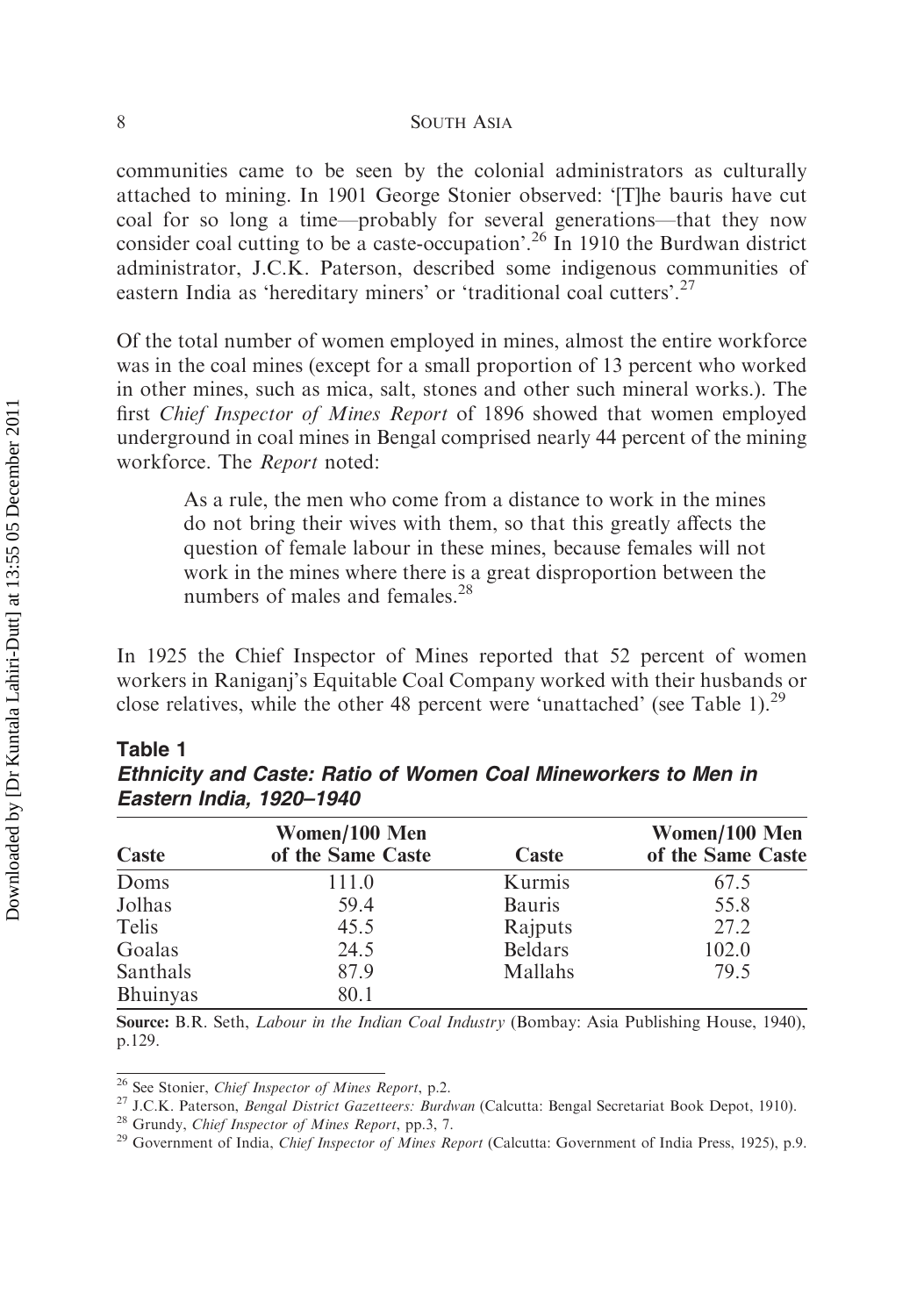Nevertheless generational change was taking place in mining labour. Statistical data reveals a picture of the social mosaic of coal communities as dynamic, in flux, changing; a generation of specialist miners were being bred and the changing nature of the communities was being led mainly by mining women. Table 2 shows the growth of women workers in collieries in the early part of the twentieth century, followed by a sharp drop in the post-colonial period.

| $\ldots$ |        |             |                |  |
|----------|--------|-------------|----------------|--|
| Year     | Female | <b>Male</b> | % Female: Male |  |
| 1901     | 26,520 | 55,682      | $47.6\%$       |  |
| 1921     | 70,831 | 115,982     | $61.1\%$       |  |
| 1973     | 15,181 | 60,620      | $25.0\%$       |  |
| 1980     | 16,094 | 169,136     | $9.5\%$        |  |
| 1990     | 12,875 | 165,829     | $7.8\%$        |  |
| 2006     | 9,879  | 151,855     | $6.5\%$        |  |

Table 2 Women Workers in Eastern Indian Collieries, 1901–2006

Source: Compiled from B.R. Seth, *Labour in the Indian Coal Industry* (Bombay: Asia Publishing House, 1940); Government of India, Ministry of Home Affairs, Census of India (various) [[http://](http://www.censusindia.net/) [www.censusindia.net/](http://www.censusindia.net/), accessed 10 Oct. 2011]; Coal India Limited (data collected from the headquarters by author); and Government of India, 'Eastern Coalfields Limited Annual Reports' (various) [[http://www.easterncoal.gov.in/,](http://www.easterncoal.gov.in/) accessed 11 Oct. 2011].

Until the late 1920s, the industry generally recognised that it was important to keep women (and children) in the mines in order to keep the family-oriented 'traditional coal cutters' at work. Rakhi Ray Chaudhury has shown that in 1921, women comprised around 38 percent of the total coal-mining workforce and of these, 60 percent worked underground.<sup>30</sup>

As early as 1896 getting a steady supply of labourers for the coal mines had been a problem. Eventually the Coalfields Recruiting Organisation (CRO), an independent body, was established after the 1929 Royal Commission of Labour in India criticised the industry's dependence on contractors to ensure a steady supply of labour by recruiting 'up-country' male labourers on a 12-month contract basis through their Gorakhpur Labour Depot.<sup>31</sup> This influx of single male workers had a major impact on the gender composition in the mines.

<sup>&</sup>lt;sup>30</sup> See Rakhi Ray Chaudhury, Gender and Labour in India: The Kamins of Eastern Coal Mines 1900-1946 (Calcutta: Minerva Associated (Publications) Pvt. Ltd, 1996).

<sup>&</sup>lt;sup>31</sup> Poor working and living conditions were the primary reasons for problems in recruiting labour, but the indigenous workers' attachment to the land was also a prime factor. See Grundy, Chief Inspector of Mines Report, p.7.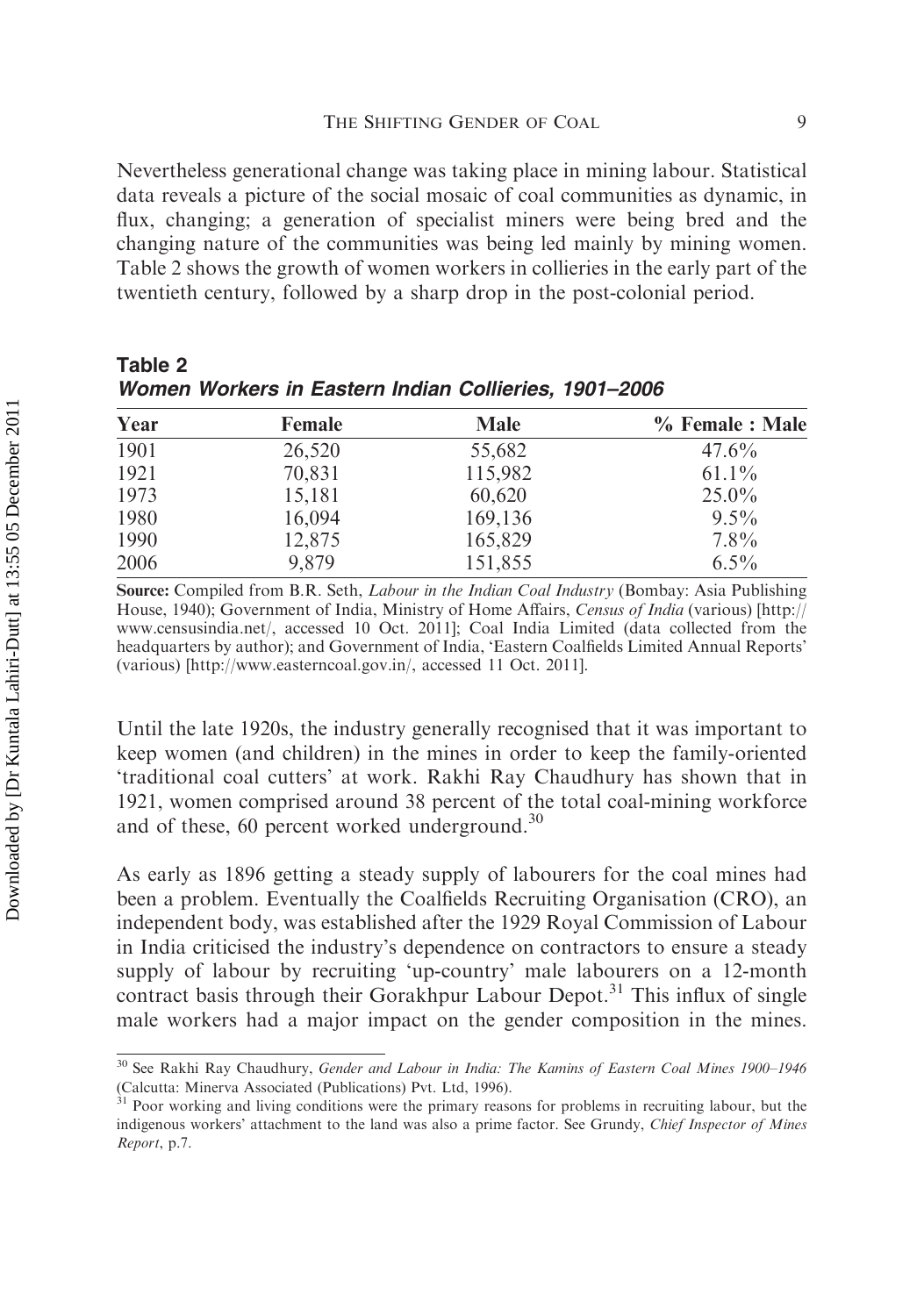Many indigenous families left the coal mines due to their unwillingness to work with 'outsiders', that is, Hindi-speaking single male workers from other parts of India and went instead to work in the tea plantations where they could continue to work as family units. This poignant and gendered moment in the history of modern industrial mining in India was marked by a growing separation of work from the home, which broke the longstanding convention of the 'protection' of women in the workplace by their male kin.

In their respective reports in the mid 1940s, both S.R. Deshpande and S.A. Dange—two key Leftist intellectual/activists—deduced that the main reasons for fewer women in mining work were the appalling working conditions and related concerns about safety in the labour-intensive early production processes of Indian collieries.<sup>32</sup> Their reports are reflective of concerns over working conditions raised in the final years of colonial rule. These concerns, as well as those around the squalid living conditions in crowded *coolie-bastees* (temporary settlements) and *dhaowras* (shanties around mines that housed workers), influenced trade unionists' agendas for several decades to come, and also contributed to the elimination of women.

## Eliminated in the Name of Protection

#### Protective Legislation

While women's reluctance to work with men to whom they were not related led to an exodus of women from the collieries, an even bigger blow to women's employment in coal mines was dealt by legislation introduced by the ILO in response to rising social concerns in Europe in 1919. Amongst other things, these laws were constructed as protectionist laws which aimed to prohibit women from working in underground mines and during night shifts. The laws were justified by medical evidence of women's inability to perform hard manual work, but in the context of the debate about women's role in society following their contribution to labour needs during the Great War, they were also intended to underpin the model of a 'decent' woman whose primary responsibilities were reproduction and the home. Women who functioned outside this norm were projected as deviating from the norms of 'civilised' feminine behaviour.

<sup>&</sup>lt;sup>32</sup> S.R. Deshpande, Report of an Enquiry into the Conditions of Labour in the Coal Mining Industry in India (New Delhi: Government of India, 1946); and S.A. Dange, Death Pits in Our Land: How 200,000 Indian Miners Live and Work (Bombay: Asia Publishing House, 1945).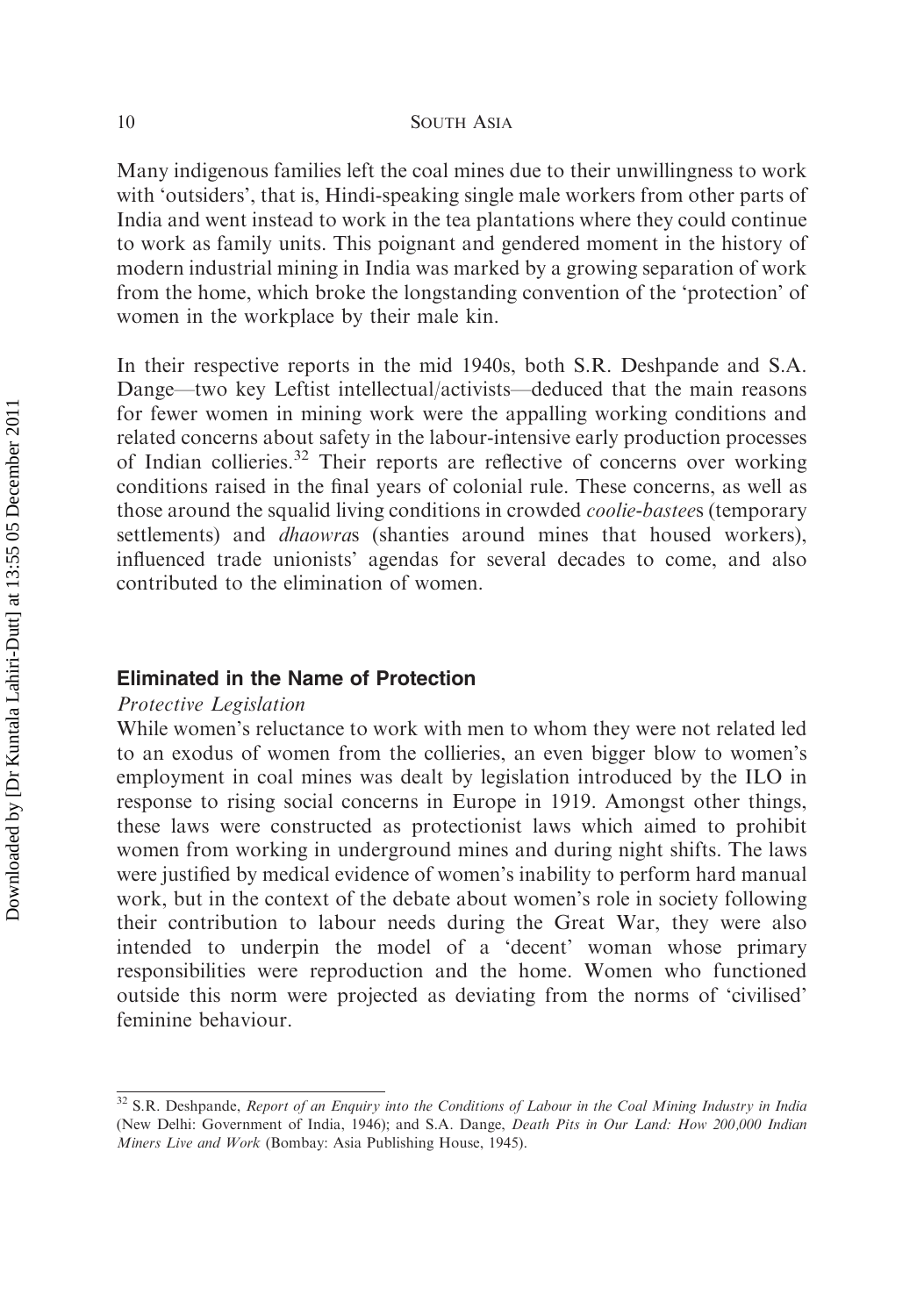The 1842 British Mines Act, which prohibited women from working underground on the grounds of moral degradation and unhealthy conditions, was the forerunner of the ILO conventions.<sup>33</sup> The ILO's Night Work (Women) Convention of 1919 (C89) was the first global restriction on night work, and it was followed by the first convention specifically framed for mining, the C45 Underground Work (Women) Convention of 1935.<sup>34</sup> This prohibited women from being employed 'for the extraction of any substance from under the surface of the earth', and applied to both public and private undertakings.<sup>35</sup> The C45 Convention led to the Indian Mines Act of 1952 (Act No. 35) which declared that 'no woman shall, notwithstanding anything contained in any other law, (a) be employed in any part of a mine which is below-ground, and (b) in any mine above ground except between the hours 6am and 7am'. The idea behind preventing women from working in underground mines and at night is not difficult to discern; it was clearly the outcome of the prevailing view that women should be prevented from working at certain times and in certain places in order to maintain their physical safety and societal position.

Most ILO conventions have been revised several times since their original framing; the one on night work was revised in 1934, 1948, and most recently in 1990, introducing a clause permitting women to work at night 'in specific activities or occupations'. In 1975, the International Labour Conference passed a motion that 'women should be protected ''on the same basis and with the same standards of protection as men<sup>"'.36</sup> In 1985, the Conference passed a resolution calling on all member-states to 'review all protective legislation applying to women in the light of up-to-date scientific knowledge. . .and to revise, supplement. . .or repeal such legislation'.<sup>37</sup> A 2001 ILO Committee of

<sup>&</sup>lt;sup>33</sup> The European countries which followed the UK included Germany and Sweden, although women continued to work in France and Belgium until well into the twentieth century, and in Russia until the revolution in 1917. See Carolyn Malone, 'Gendered Discourses and the Making of Protective Labor Legislation in England, 1830–1914', in Journal of British Studies, Vol.37, no.2 (April 1998), pp.166–91; and Alexander, 'Women and Coal Mining in India and South Africa', pp.201–22, esp. p.203. Throughout the industrialised North, changes in family law went together with social and economic change affecting the position of women, but Indian (labour) legislation has followed that of the ILO. See Angeles J. Almenas-

Lipowsky, The Position of Indian Women in Light of Legal Reform (Wiesbaden: Steiner, 1975), p.3.  $34$  See the 2001 survey by the ILO, Night Work of Women in Industry: General Survey of the Reports Concerning the Night Work (Women) Convention 1919 (No. 4), the Night Work (Women) Convention (Revised) 1934 (No. 41), the Night Work (Women) Convention (Revised) 1948 (No. 89) and the Protocol of 1990 to the Night Work (Women) Convention (Revised) 1948, International Labour Conference 89th Session, 2001,Geneva, Report III (Part 1B) [\[http://www.ilo.org/ilolex/english/surlist.htm,](http://www.ilo.org/ilolex/english/surlist.htm,) accessed 19 Mar. 2008].

<sup>&</sup>lt;sup>35</sup> Exceptions include women in management, women in health and welfare, and women who go underground as part of their training for non-manual occupations.<br><sup>36</sup> ILO, *Night Work of Women in Industry*, Report III (Part 1B), para. 60.

<sup>&</sup>lt;sup>37</sup> See ibid.; and George P. Politakis, 'Night Work of Women in Industry: Standards and Sensibility', in International Labour Review, Vol.140, no.4 (2001), pp.403–28.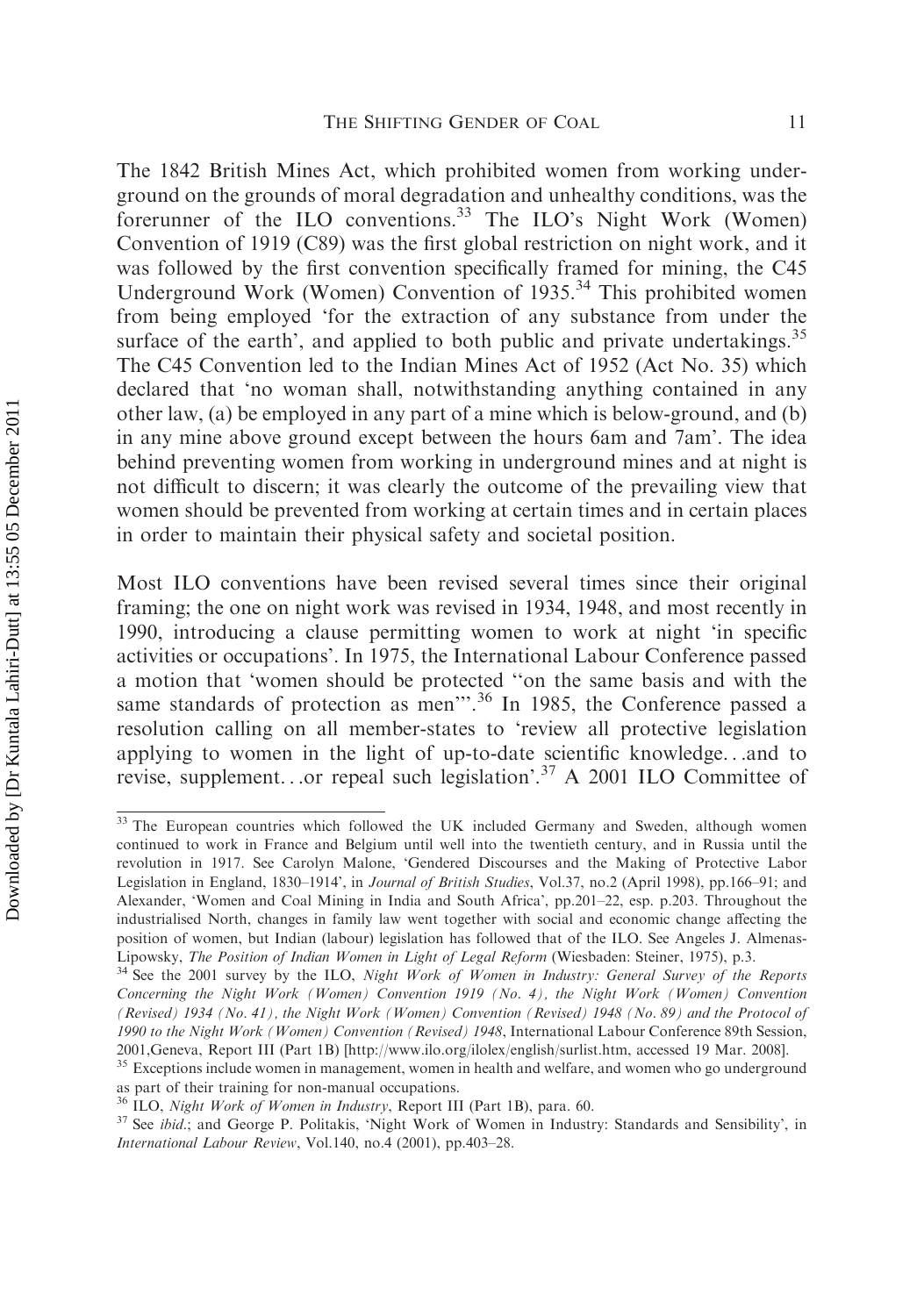Experts on the Application of Conventions and Recommendations (CEACR) noted that these laws were incompatible with other international bills of rights for women, such as the Convention on the Elimination of All Forms of Discrimination against Women (CEDAW), adopted in 1979 by the United Nations General Assembly. In 2002 in mining, a Working Party on Policy for Revision of Standards of the ILO recommended the removal of the C45 Underground Work (Women) Convention and requested countries to sign the C176 Safety and Health in Mines Convention.<sup>38</sup>

In India these efforts by the ILO to remove protective conventions have largely been ignored, due to an ongoing commitment to the protection of women by the state. As mining work has now assumed a hegemonic masculinity, and the history of women's contribution to the mining industry has been largely obscured, the state's resistance to change has not been met by protests from Indian feminists. Indian feminists have focused on other areas, such as night work for metro-based middle-class call-centre employees, or the impacts of large mining projects on women and their communities. This neglect of women's right to mine could be because of the physical isolation of the mines, or because of the ethnic composition of women mineworkers—their lower caste and tribal background. The complex conflicts and the host of social and environmental problems surrounding large mining projects could also have made the issue of women in mining too hot to handle.

In my view, the ambiguity about women's right to mine partially reflects an overly Western-influenced feminist quandary between women's need for protection and their right to equality, and whether women workers should be seen primarily as 'women' or as 'workers'.<sup>39</sup> Kessler-Harris, Lewis and Wikander describe protective legislation as the 'central tension' around women's work outside the home: 'In different forms, they occupy a pivotal position in the debates of every industrial country, pitting the demand for equality in the workplace against the well-intentioned efforts of men and women to protect family life'.<sup>40</sup> Ultimately, the feminist debate hinges upon the

<sup>38</sup> ILO, 'Follow-up to the Recommendations of the Working Party', Governing Body Working Party on Policy Regarding the Revision of Standards, 283rd Session, Document reference GB.283/LILS/WP/PRS/1/2, March 2002, para. 13.

<sup>&</sup>lt;sup>39</sup> This predicament is extensively discussed in Susan Lehrer, Origins of Protective Legislation for Women 1905–1925 (New York: State University of New York Press, 1987); and Ulla Wikander, Alice Kessler-Harris and Jane Lewis (eds), Protecting Women: Labour Legislation in Europe, the United States and Australia, 1880–

<sup>1920 (</sup>Urbana: University of Illinois Press, 1995).<br><sup>40</sup> Alice Kessler-Harris, Jane Lewis and Ella Wikander, 'Introduction', in Ulla Wikander, Alice Kessler-Harris and Jane Lewis (eds), Protecting Women: Labour Legislation in Europe, the United States and Australia, 1880–1920 (Urbana: University of Illinois Press, 1995), p.6.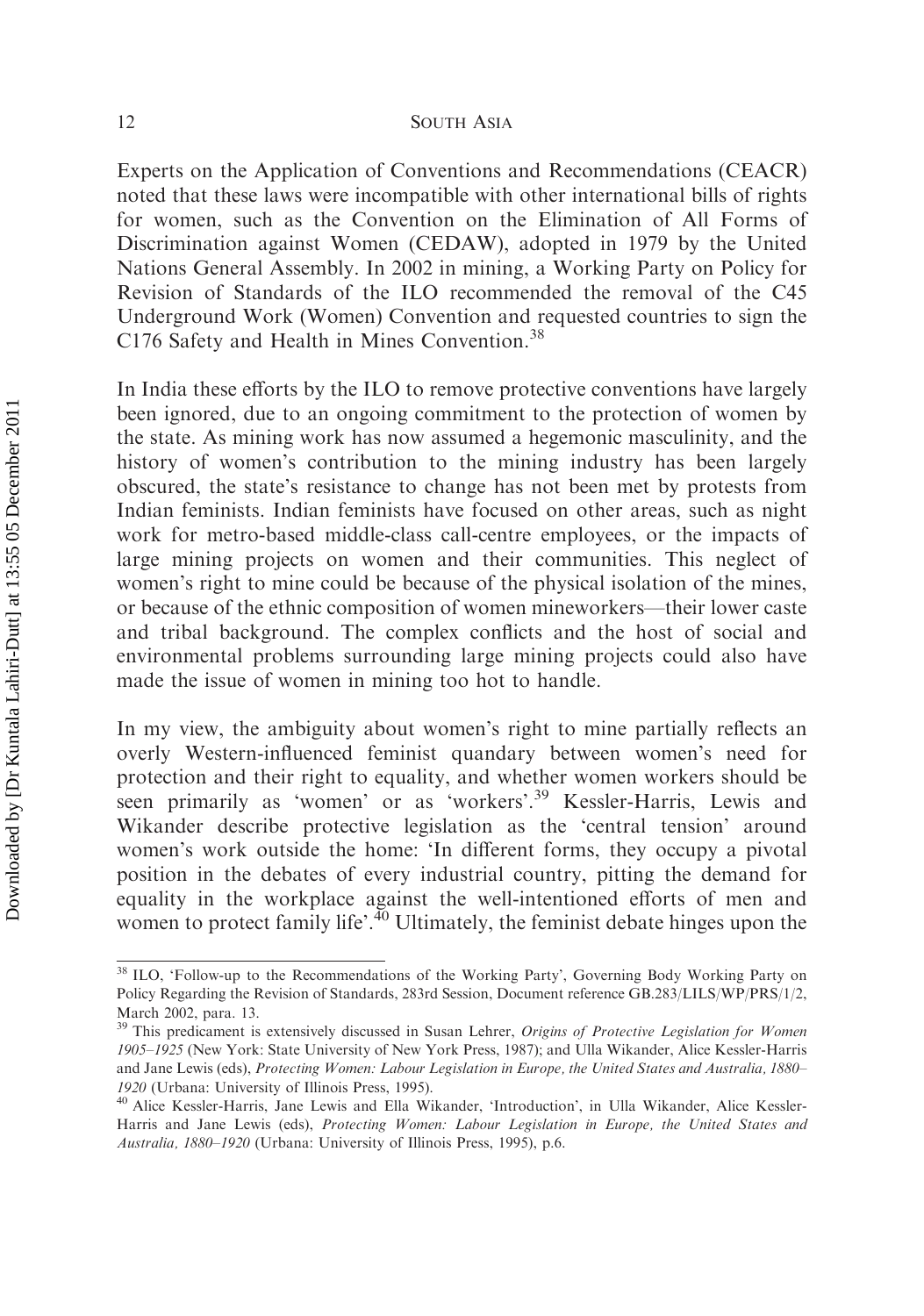question of 'difference/equality' between genders: yet is protecting women not equivalent to discrimination?<sup>41</sup> Maternity leave is perhaps the most widelyknown protective legislation that women claim. Menstruation leave also exists in some Asian countries.42 However, protective legislation is 'universalist' in that it does not differentiate the category 'women'. The Indian Mines Act of 1952 might appear 'women-friendly' because it has some clauses dealing solely with women workers: conditions such as the mandatory provision of creches, 12-hour breaks and separate pit-head toilets and showers to ensure separate physical cleaning spaces for women. These provisions, written into the law, appear egalitarian. However women who work in mine offices neither need these provisions, nor are aware of them. When the totalising narratives of protective legislation assume explicitly restrictive forms, such as those limiting night work and underground work in mines, they can have far-reaching and oppressive gender-based consequences. In Indian mines, protective legislation has primarily affected the earning capacity of poor, low-caste, and tribal women workers, thus revealing a class difference between the field-level workers and the female administrative staff in mine offices.

## Technology Pushes Women out of Collieries

A range of technological inputs is required in extractive industries and mining is heavily dependent on tools and machines for mineral exploration, extraction, transportation, and processing. This increases productivity and safety, and improves working conditions, but the impact of technology is not genderneutral. During the 1970s, second-wave Western feminists demonstrated the gendered nature of technology, in terms of both its impact, and in making

<sup>41</sup> As recently as 1991, Stanford and Vosko showed that women in Russian cities faced the dilemma of choosing between the 'double day' of relentless work outside and inside the home or a husband who would support the family. In the same year, the Court of Justice of the European Community decreed that national provisions forbidding night work for women contradicted the Community's regulations mandating equal opportunities for women and men. Both France and Italy had restrictions on women's night work, and whilst the laws were never rigidly applied, it was argued that women are more exposed to risks of violence or sexual assault at night. In India, there is now a similar wave of sentiment against the relaxation of night-work laws for female call-centre employees, citing instances of rape and sexual harassment of these young women. See Jim Stanford and Leah F. Vosko (eds), Challenging the Market: The Struggle to Regulate Work and Income (Montreal and Kingston: McGill-Queens University Press, 2004).

<sup>&</sup>lt;sup>42</sup> Indonesia is among the few Asian countries that offers two days paid menstruation leave each month for every working woman. In 2002, when new labour laws were implemented to pave the way for more foreign capital investment, a clause 'subject to medical check up by a doctor' was attached to this leave. The need for a medical check up has been controversial for women working in the urban-based factory sector. Indonesia also offers breastfeeding breaks to lactating mothers. However Indonesian feminist labour leaders argue that these laws are rarely applied or taken advantage of by women. See Kuntala Lahiri-Dutt and Kathryn Robinson, 'Period Leave at the Coalface', in Feminist Review, Vol.89, no.1 (2008), pp.102–21.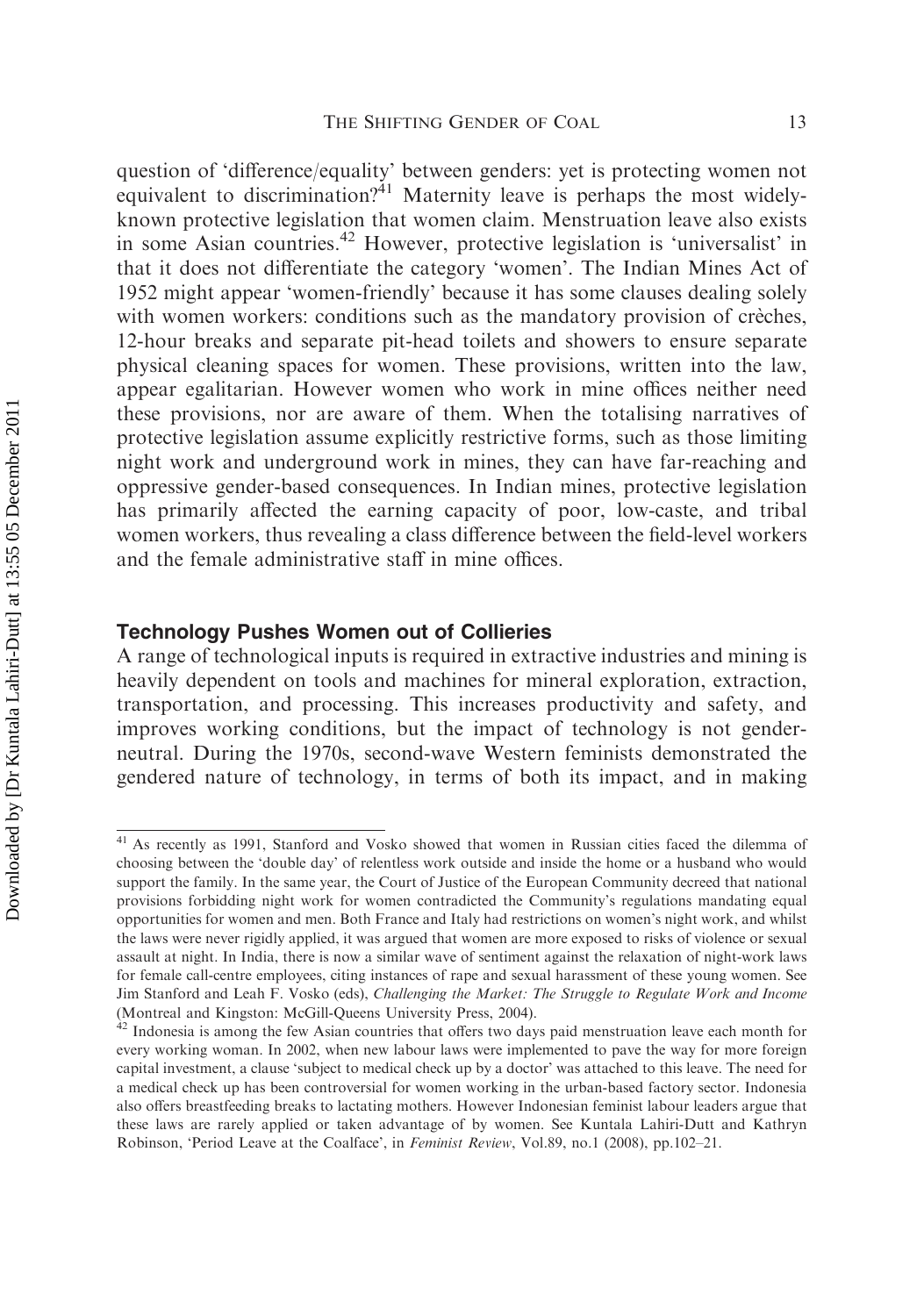visible women's contribution to production. It is now recognised that the impacts may be mixed, and that in addition to gender, aspects such as race, ethnicity, and class also play important roles in producing different impacts for different groups of women.<sup>43</sup> Generally, in any industrial production, technology impacts differently on women's and men's labour because a gendered division of labour is embedded in the work each does. This point was emphasised in Sen's work on the jute industry in India: 'Men and women tend to participate in different spaces, shops or sections of the factory, and they usually operate or set up different ''physical technologies'' that require skills or knowledge defined as male or female<sup> $\cdot$ .44</sup> This is also true also for mining, where women generally perform repetitive chores such as carrying and processing, revealing a vertical, sex-specific division of labour that relegates women to the bottom strata of low wages and poor working conditions.

In mining, higher technology has tended to displace women's labour. For example, evidence from the coal-mining industry in Japan shows that the introduction of new technology destabilised the *naya* (or 'stable') system of work for women in pre-capitalist coal mines.<sup>45</sup> The technological improvements that characterised the capitalist expansion of coal mining in Japan put most women out of work in mining, with the percentage of women workers falling from 26 percent in 1925 to 10 percent in 1935. Similarly, in Indian collieries the introduction of deep-shaft mining in the late 1920s was accompanied by most drastic falls in women's employment.<sup>46</sup>

Many coal industry experts hold the Indian government's ratification of the ILO Convention primarily responsible for the decline in women's participation.<sup>47</sup> However labour experts suggest additional reasons, such as the decline in coal prices between 1923 and 1936, and the closure of many small and nonmechanised collieries which employed a considerable number of women.<sup>48</sup> However both Ghosh and Seth believe that the primary reason for the growing exclusion of women mineworkers was the introduction of labour-saving mechanisation processes in the larger collieries.<sup>49</sup> Seth notes that technological

<sup>&</sup>lt;sup>43</sup> For an overview of this discussion, see Judy Wajcman, *Technofeminism* (London: Polity Press, 2004).<br><sup>44</sup> Samita Sen, 'Gender and Class: Women in Indian Industry, 1890–1990', p.107.

<sup>&</sup>lt;sup>45</sup> See Masanori Nakamura, Technology Change and Female Labour: Manufacturing Industries of Japan (Tokyo: United Nations University Press, 1994), pp.15–16. <sup>46</sup> Ray Chaudhury, Gender and Labour in India: The Kamins of Eastern Coal Mines 1900–1940.

<sup>&</sup>lt;sup>47</sup> A.B. Ghosh, *Coal Industry in India: An Historical and Analytical Account, Part 1* (New Delhi: S. Chand, 1977).<br><sup>48</sup> B.R. Seth, *Labour in the Indian Coal Industry* (Bombay: Asia Publishing House, 1940), p.141.

<sup>&</sup>lt;sup>49</sup> Seth observes: 'The loading and screening plants deprived women of much of their surface loading work for which they were chiefly employed. The introduction of haulage reduced the tramming work (the work of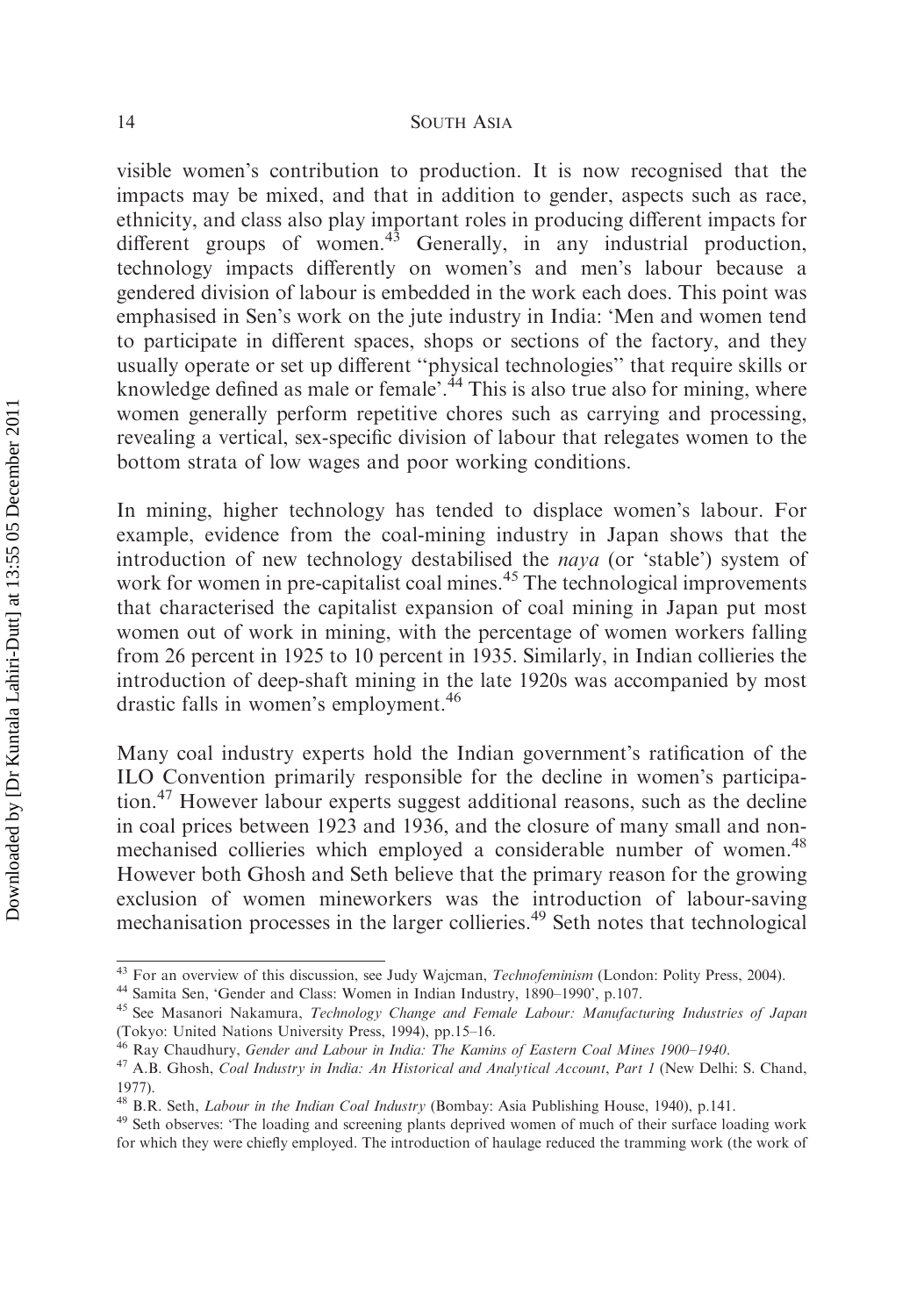changes transformed the social fabric in colliery communities because 'the wives and daughters [of male miners] ceased to work underground'.<sup>50</sup> In India, the ban on women mineworkers was 'temporarily eased' during World War II to supply the increased demand for  $\cosh^{51}$  but at the end of the War, the demand for coal slowed and with an excess of labour, women were the first to be retrenched. The post-colonial nationalistic fervour that accompanied heightened trade union activities in collieries during the 1950s soon forgot the women mineworkers, as Kumarmangalam shows in her 1973 book.<sup>52</sup> After the passage in 1952 of the Mines Act, virtually no re-training of women mineworkers occurred, which could have placed them in cleaner and physically less-demanding jobs. As a result, those women who traditionally worked in mines lost the opportunity to get better-paid jobs. Being nearly illiterate, they instead had to find work in labour-intensive, poorly-paid, and temporary jobs near the collieries on construction sites and in stone quarries. These jobs offered harsher working conditions, and being part of the informal economy, fell outside the official gaze.

The relationship between technology-aided productivity increases and the decline in the numbers of women workers has been most notable since the nationalisation of coal mines in 1972–73. In recent decades, the industry has seen intensive technology as a panacea for poor safety and low productivity. Brand new technologies such as the longwall process for underground mining have been utilised in an effort to make older mines more profitable; mechanised open-cut mining using bulldozers, dump trucks, conveyers and other motorised equipment now accounts for over 80 percent of Indian coal production. But as work became easier and safer, women workers were not trained to operate these new machines, nor did the industry encourage the employment of women workers.

### Trade Unions Neglect Women Workers' Interests

Mining has conventionally been one of the most important areas of labour resistance throughout the world, and one would expect that the decline in

physically pushing loaded wagons). The using of pumping engines for bailing water removed another important task for women'. Previously men had refused to do many of these tasks as they were considered 'womanish'. Ibid; and Ghosh, Coal Industry in India, p.171 <sup>50</sup> Seth, *Labour in the Indian Coal Industry*, p.75.

<sup>&</sup>lt;sup>51</sup> See Ghosh, Coal Industry in India: An Historical and Analytical Account, p.140; and K.C. Mahindra, Indian Coalfields Committee Report (New Delhi: Manager of Publications, Government of India, 1946). <sup>52</sup> For more details, see S.M. Kumarmangalam, *Coal Industry in India—Nationalisation and Tasks Ahead* 

<sup>(</sup>New Delhi: Oxford and IBH Publishing Co., 1973).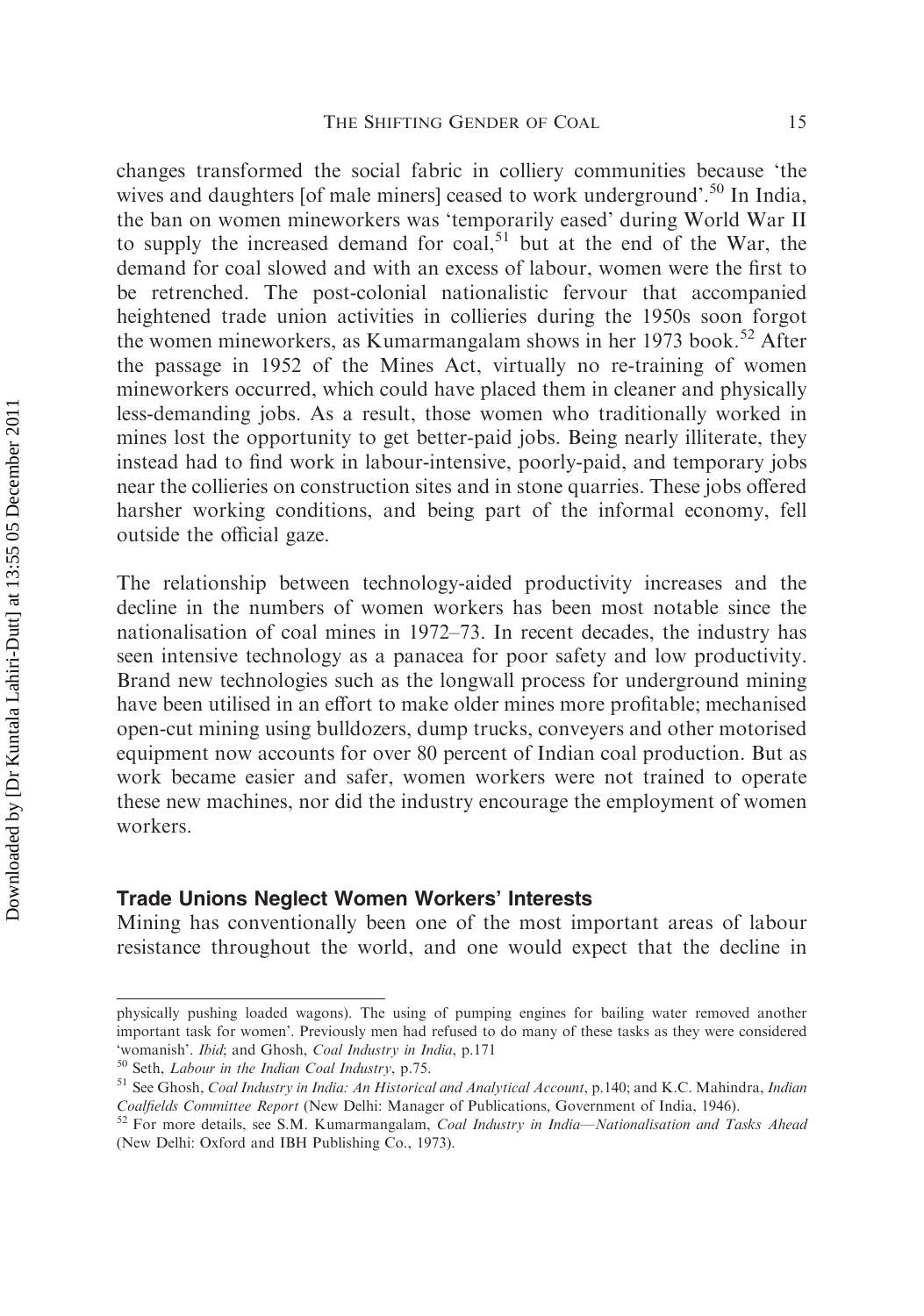women's numbers would be noted at least by the leaders of coal-mining trade unions. Although women's supportive roles in mining struggles are legendary, they have never been an integral part of mining unions anywhere in the world.<sup>53</sup> It has been suggested that the poor working conditions of women and children in colonial collieries was in fact critical to the birth of the labour movement in India.54 However the All India Trade Union Association, founded in 1920, dealt with 'women workers' issues' by forming separate trade unions for women. The separation of women's interests as 'special' from general workers' issues meant that men in trade unions dealt with 'bigger' and more pressing agendas. This separation, though changed later, left a legacy by segregating Indian working-class interests on a gender basis, and by encouraging a view of the industrial labour force as the domain of male workers. In 1960, Sengupta observed that 'the question of women in Indian industries is still considered in many circles as a minor problem compared to other labour problems'.<sup>55</sup> Little had changed by 1997, when Fernandes observed that 'the question of gender has been viewed by unions as a marginal concern'.<sup>56</sup> This is because the conventional wisdom of trade union leaders is to deal with what they see as the most important problems such as lockouts and mass retrenchments. These bigger problems, however, subsume issues relating to the position of women workers within the industry. With a gradual decline in numbers, women's issues have become an even less significant problem for the unions.

The reasons why trade union leaders choose to exclude women's issues or relegate them to a secondary position in their list of priorities are complex. In the collieries, trade union leaders saw the presence of women in mines as undesirable and exploitative, and actually lobbied for the regulation of women's labour there. Additionally, some trade unions endorse the political ideology of a monolithic working class and are uncomfortable with the possibility of a conflict of interest between male and female workers. The size and power of nationally-federated coal-mining industry trade unions mean that their leaders' voices have assumed great authority in deciding who represents the working class in India. If the context-specific, working-class traditions that developed in the collieries—the ethnicity of women mineworkers, the nature of

<sup>&</sup>lt;sup>53</sup> Anne Munro, *Women, Work and Trade Unions* (New Delhi: Discovery, 1999).<br><sup>54</sup> The real 'politicisation' of the trade union movement (i.e. the split from Congress politics and 'bourgeois ideology') took place on the coalfields of Jharia on 30 November 1921. The venue was 'packed' with miners, men, women, and even children. Sen notes: 'All India Trade Union Congress was founded in Bombay session but without the Jharia session its foundation was not complete'. See Sukomal Sen, Working Class of India: History of Emergence and Movement, 1830–1970 (Calcutta: K.P. Bagchi, 1977), p.190.<br><sup>55</sup> Sengupta, Women Workers of India, p.67.<br><sup>56</sup> Leela Fernandes, *Producing Workers: The Politics of Gender, Class, and Culture in the Ca* 

<sup>(</sup>Philadelphia: University of Pennsylvania Press, 1997), p.38.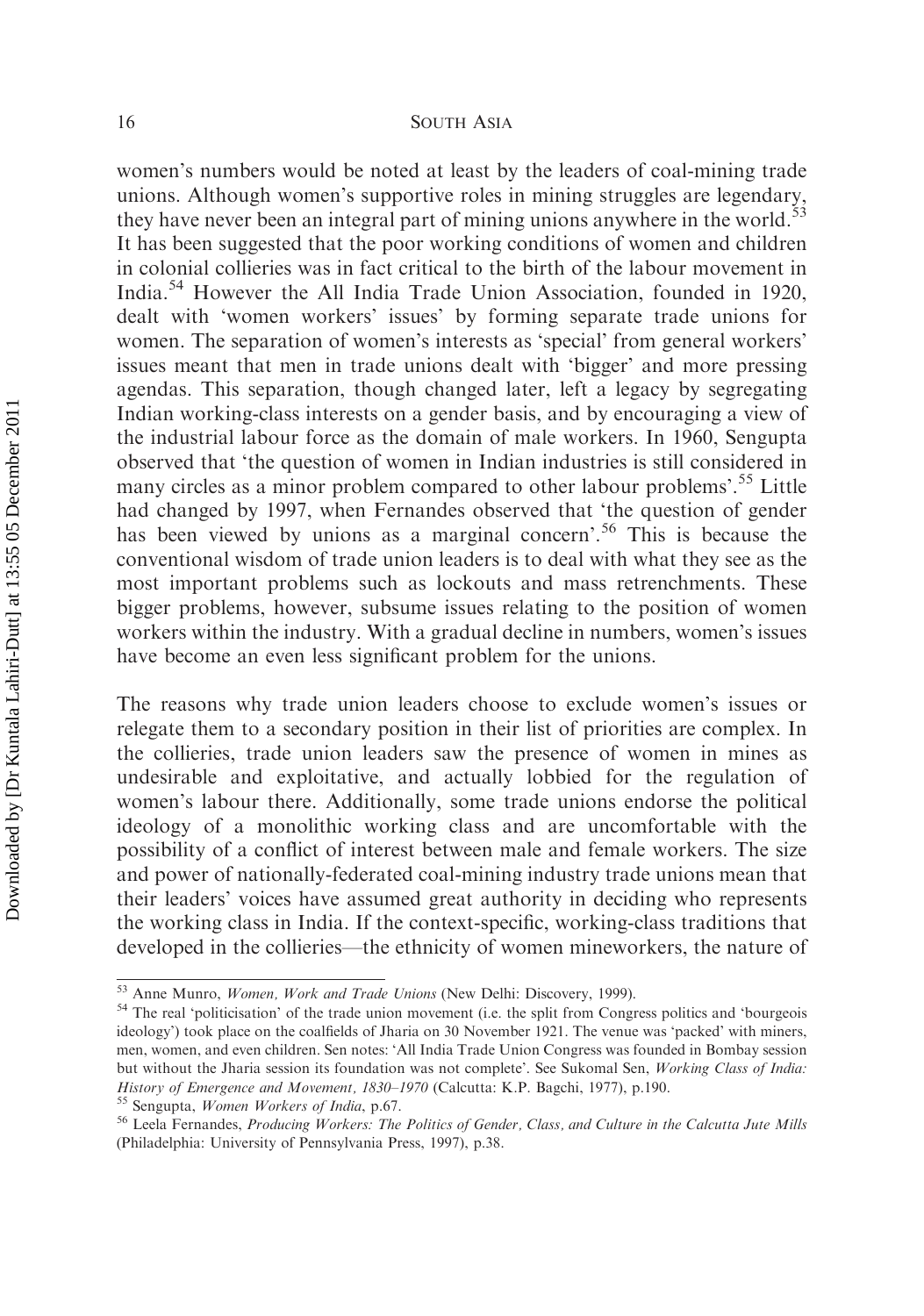worker recruitment, and the physical distance of coal mines from metropolitan centres where political power resides—are added to these voices, then one begins to understand the formidable reasons why coal-mining industry unions ignore the rights of women. The deeply-entrenched norms and rules of labour in the collieries are the product of its unique colonial history;<sup>57</sup> many of these norms are rooted in the older, rural, social hierarchies and only partly resemble modern wage-based relations.

The coal-mining industry has a long history of unionism; as the trade unions became more powerful in the 1950s and 1960s, a number of them grew in strength in mining areas,<sup>58</sup> and soon their reluctance to have women in mines became apparent. Sen argues that in Indian industry in general, 'the unions played an active role in eliminating women and hindering women's recruitment'.<sup>59</sup> This could have also been one of the repercussions of the establishment in other modern industries of the concept of a minimum wage which was predicated on the notion of the 'male breadwinner'. As the trade unions and women began to go their separate ways, compounding their mutual distrust of each other, many women workers began to accept and even support the idea that men are primarily responsible for the maintenance of the family. Formerly, lower-caste and indigenous women had no concept of the male breadwinner—it was taken for granted that women and men would work together to support the family. Barnes' analysis of women's struggles in the Bhowra colliery community in the 1970s clearly shows how frustrated women workers were with the lack of support from trade unions for their struggles to earn a decent livelihood. Many trade union leaders reinforce statist views of women as primarily reproductive agents and mothers,<sup>60</sup> sometimes to enhance their power

<sup>&</sup>lt;sup>57</sup> The informal system of *badli* (labour replacement in which a relative, co-villager or acquaintance goes to work in place of an employee based on a mutual understanding) is a well-accepted work tradition that is still practised in some collieries. Such relics of past labour organisation continue; even in management structures there are sometimes 'agents' whose primary tasks involve labour management.

<sup>58</sup> Barnes argues that 1867 marked 'the beginning of the most militant decade of colliery workers' struggles in the history of the coalmines in India'. She puts the responsibility on the radical Naxalbari movement in West Bengal (that threatened to spread to Bihar), the deepening economic crisis, the shortage of food grains and a famine-like situation in Dhanbad, the wage increase recommended by the Pay Commission which encouraged mine owners to retrench old workers, and above all, the rise of A.K. Roy, a militant trade union leader from Sindri. See Lindsay Barnes, 'Roti Do Ya Goli Do: Stories of Struggle of Women Workers in Bhowra Colliery, India', in Kuntala Lahiri-Dutt and Martha Mcintyre (eds), Women Miners in Developing Countries: Pit Women and Others (Aldershot: Ashgate, 2006), p.326.<br><sup>59</sup> Samita Sen, 'Gender and Class: Women in Indian Industry, 1890–1990', p.84.

<sup>&</sup>lt;sup>60</sup> The union-party-state nexus or political incorporation of national trade unions has been a defining characteristic of the industrial system in India, encouraging commentators to place it closer to a model of societal corporatism. See Fernandes, Producing Workers: The Politics of Gender, Class, and Culture in the Calcutta Jute Mills, p.29.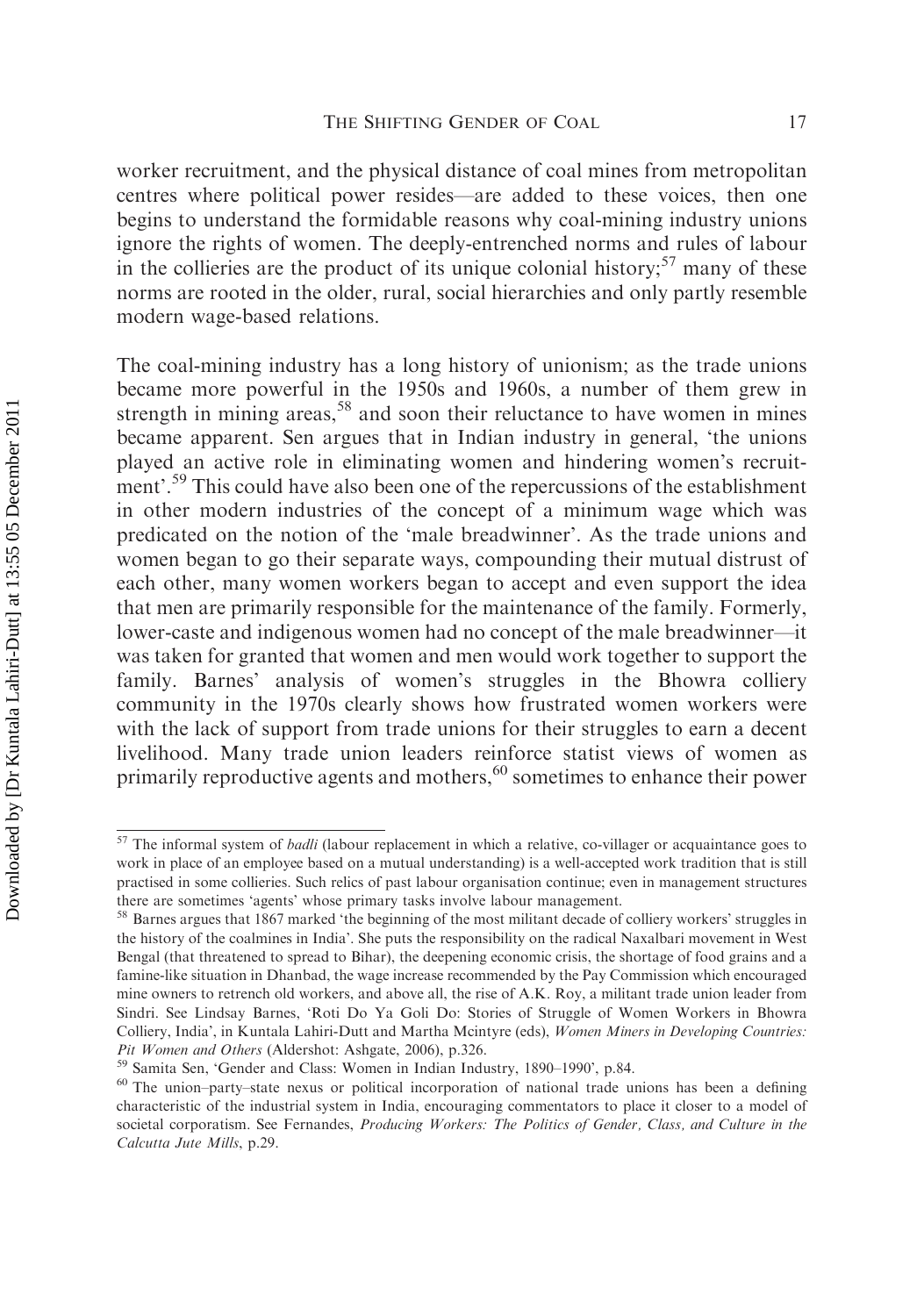in their own spheres of influence. In effect, male trade union leaders choose to look away.<sup>61</sup>

The numbers of women in colliery trade unions has thus been consistently low. In 1950–51, of over 68,000 union members in the Indian coal-mining industry, only around 9,000 were women.<sup>62</sup> Yet at the same time, about 35 percent of all workers in these mines were women.<sup>63</sup> Venkata Raman and Jain blame exclusionary policies for the low representation of women in the trade unions of modern industries.64 Mukhopadhyay, however, saw the low participation as a reflection of the concentration of women in the informal sector.<sup>65</sup> The middleclass leadership of unions and their class prejudices may have hindered the fuller participation of women in colliery unions. The reluctance to include women could also reflect the status aspirations of adult male workers and their desire to maintain authority within the family. The male-dominated nature of trade unions tends to preclude them from advocating for women's issues. The masculinity of the mining industry is reflected in the leadership of unions such as the Colliery Majdoor Sabha of India (CMSI). By contrast the textiles industry has produced powerful women leaders. This lack of powerful female leadership highlights the specific case of the collieries. As noted by Sarkar and Bhowmik, low participation rates or membership numbers do not necessarily reveal the extent of women's marginalisation in the trade unions.<sup>66</sup>

One, therefore, returns to the perceived and/or constructed masculinity of mine work and the culture of mining communities as key reasons why colliery trade unions envision, represent, and reconstitute a working class that is essentially masculine. The support of trade unions could have been crucial in protecting the interests of women in the mines. For example, the unions could have rectified the declining number of women workers by mobilising them and protesting against discriminatory policies. However in recent years mining unions such as the CMSI have chosen to protest about other issues in order to mobilise public opinion, campaigning for example against environmental

<sup>61</sup> Anna Lindberg has investigated this in more detail in her essay on cashew workers in Kerala. See Anna Lindberg, 'Class, Caste and Gender among Cashew Workers in the South Indian State of Kerala, 1930–2000', in International Review of Social History, Vol.46 (2001), pp.155–84.<br>
<sup>62</sup> Sengupta, *Women Workers of India*, p.70.<br>
<sup>63</sup> See R.K. Akhauri, *Labour in Coal Industry in India* (New Delhi: Sterling Publishers Pvt. Ltd., 196

Manpower, Vol.23, no.3 (2002), pp.277–92.<br><sup>65</sup> See S. Mukhopadhyay, 'Locating Women within Informal Sector Hierarchies', in *Indian Journal of Labour* 

Economics, Vol.40, no.3 (1997), pp.383–492.<br><sup>66</sup> K. Sarkar and S.K. Bhowmik, 'Trade Unions and Women Workers in Tea Plantations', in *Economic and* 

Political Weekly, Vol.33, no.52 (1 May 1998), pp.L50–L52.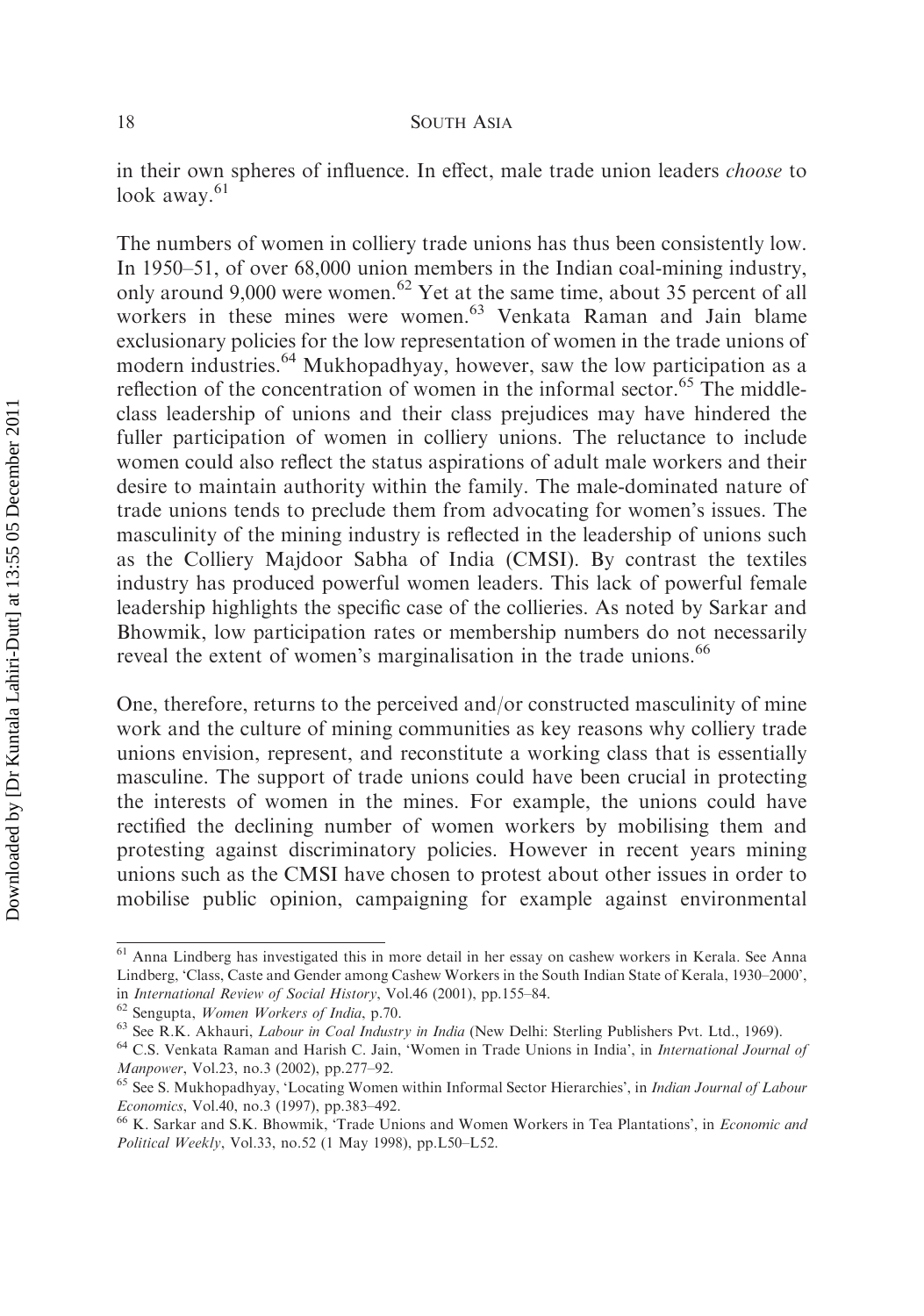degradation in the Raniganj area. But women's issues have not been considered worth taking up.

#### Selectively Recruited and Retired

The routes of entry into mine-working are limited for women. In the years after nationalisation, jobs were handed out as compensation for the loss of land or for the death of a close relative. But women did not get the jobs given as compensation for land loss because in most cases the legal owner of the land was male, even if the women in the family worked on it. There was an unwritten preference for men workers by both the company and even by the families of the land-losers.67 Even 'jobs on compassionate grounds'—those offered after the accidental death of a male or female household head—tended to be offered to the male heirs, as the management preferred them over widows. Direct recruitment of indigenous women became negligible and remains so. Only a handful of women are now directly hired as kamins, some for menial tasks such as sweeping—the lowest level of the female workforce—although some middleclass educated women are hired as typists and computer operators.

Besides the shrinkage in opportunity, the Voluntary Retirement Scheme (VRS) has also been a factor in the declining numbers of women mineworkers. VRS is an instrument used widely in CIL to reduce the number of paid workers. There is no official data to prove that women are specifically asked to leave or that VRS is used as a means to get rid of women. However during my fieldwork in the collieries run by Eastern Coalfields Limited, I met a number of women who were being encouraged to return to the home by taking VRS. Both genderselective recruitment and retrenchment operate informally and without protest from either the trade unions or the 'retired' women.

The explanation for this silence lies in the representation of labour in the industry as problematic; all efforts to improve the productivity of mines hinge upon identifying 'unproductive' labour.<sup>68</sup> The low level of literacy and poor support from the trade unions, and the absence of institutionalised skillimparting programmes, mean that women mineworkers can be more easily removed. The view of women as unsuitable for mining work is now widely accepted by higher management; women too seem to have internalised this

<sup>67</sup> 'Land-loser' recruitment has become far less common, largely as a result of the increase in the mechanisation of tasks that were previously carried out manually.

<sup>68</sup> See Kuntala Lahiri-Dutt, 'State, Market and the Crisis in Raniganj Coalbelt', Economic and Political Weekly, Vol.XXXIV, no.41 (1999), pp.2952–56 for a critique of the economic arguments used by CIL.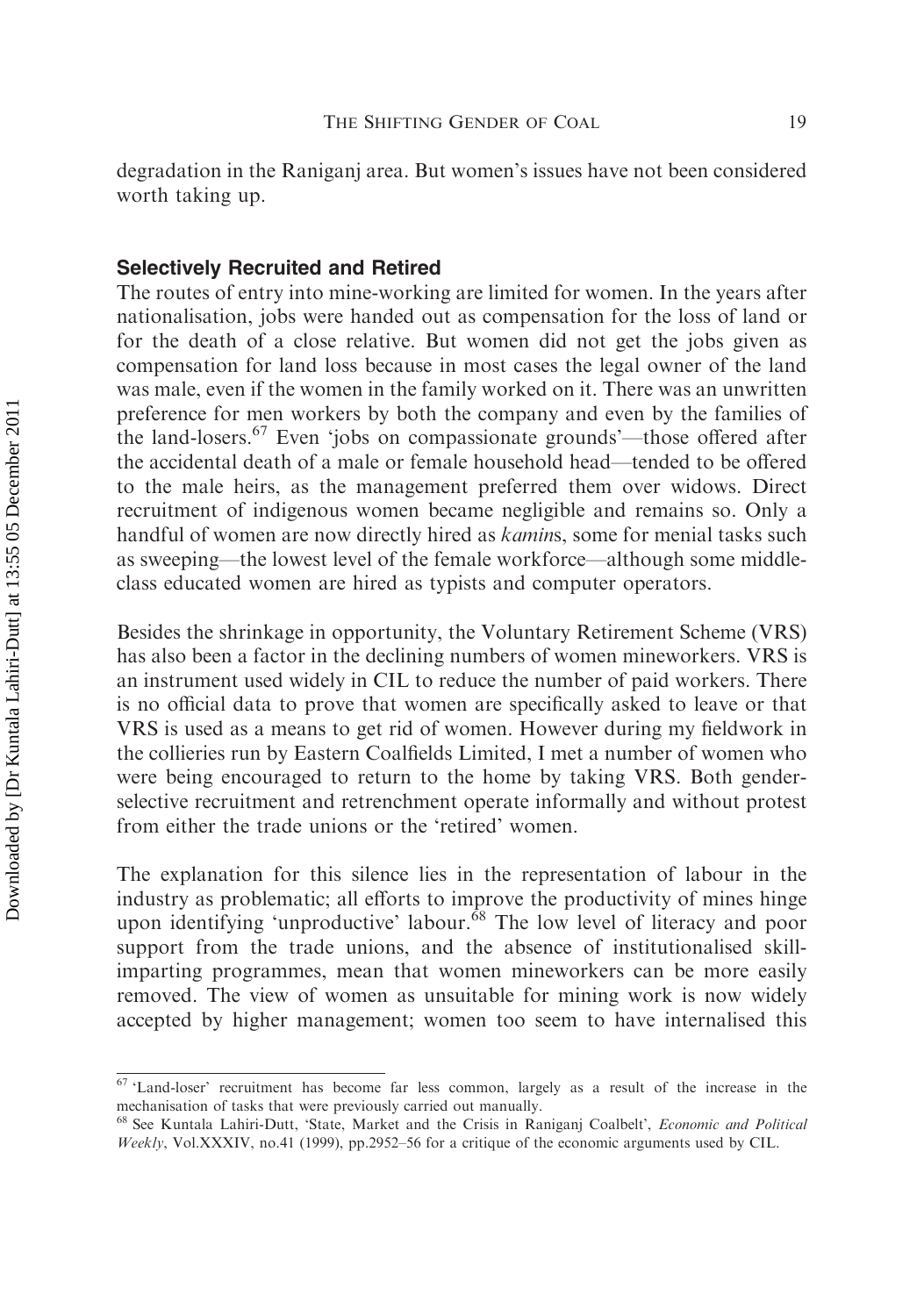view. The processes of masculinisation operate at the highest levels, for example, in the prohibition on women students taking the mining engineering course at the Indian School of Mines University on the grounds that they are unable to work underground or on night shifts. The concomitant paucity of women engineers has resulted in a completely masculinised higher management of the industry.<sup>69</sup>

#### Establishing Women's Right to Mine as a Human Right

Not all protective legislation is unnecessary; some legislation has enabled countries to adopt humane values, and many workers continue to enjoy some form of protection at work. In the context of a special workplace like mining, the laws illuminate a grey area—a woman's biological specificity as well as her demand for gender equity. Yet it is also true that such laws create and reinforce commonly-held beliefs about women's 'special' duties, and hinder changes to the roles women could play in working in new forms of production. The biologically-determinist protective legislation that regulates women's work was established in the 1920s with certain 'guiding assumptions',<sup>70</sup> which were based on a certain image of women. This image is neither valid nor justifiable today.

The exclusion of women workers from mines also draws attention to the complexities around the 'woman question' in labour processes in India. Sometimes, even a silence can be eloquent, and can be interpreted as saying something about the standpoint of those who remain silent. While the comments of the National Commission on Labour Report (cited earlier) were received with silence, the introduction of night-work legislation for middle-class women working in metro-based call centres was covered extensively by the media. This contrast either reflects that women's work in mines is still seen in India as some kind of a social aberration, or that there are no lobby or interest groups representing women mineworkers despite their absolute numbers

<sup>&</sup>lt;sup>69</sup> I am treading on tricky ground here; women are not outside society and they imbibe the masculinist images of, and ideas about, mining as much as men do. All career choices must be made equally free to everyone, only then can we know whether, for example, women *want to* study mining engineering. From my experience in Indonesia, I can say that many middle-class women there graduate from mining engineering courses to take up well-paid jobs in mining companies. It is a different issue that, in general, women tend to remain concentrated in lower-paid and 'softer' departments such as environment or purchasing in mining companies, whether in Australia, Indonesia, or elsewhere.

<sup>&</sup>lt;sup>70</sup> Fernandes observes: 'Women workers in all countries require special treatment because they need more protection than men in their working environment in view of their tenderness, sensitiveness and their influence in the home, including reproduction function and in bringing up future generations of the country'. See Fernandes, Producing Workers: The Politics of Gender, Class, and Culture in the Calcutta Jute Mills, p.42.